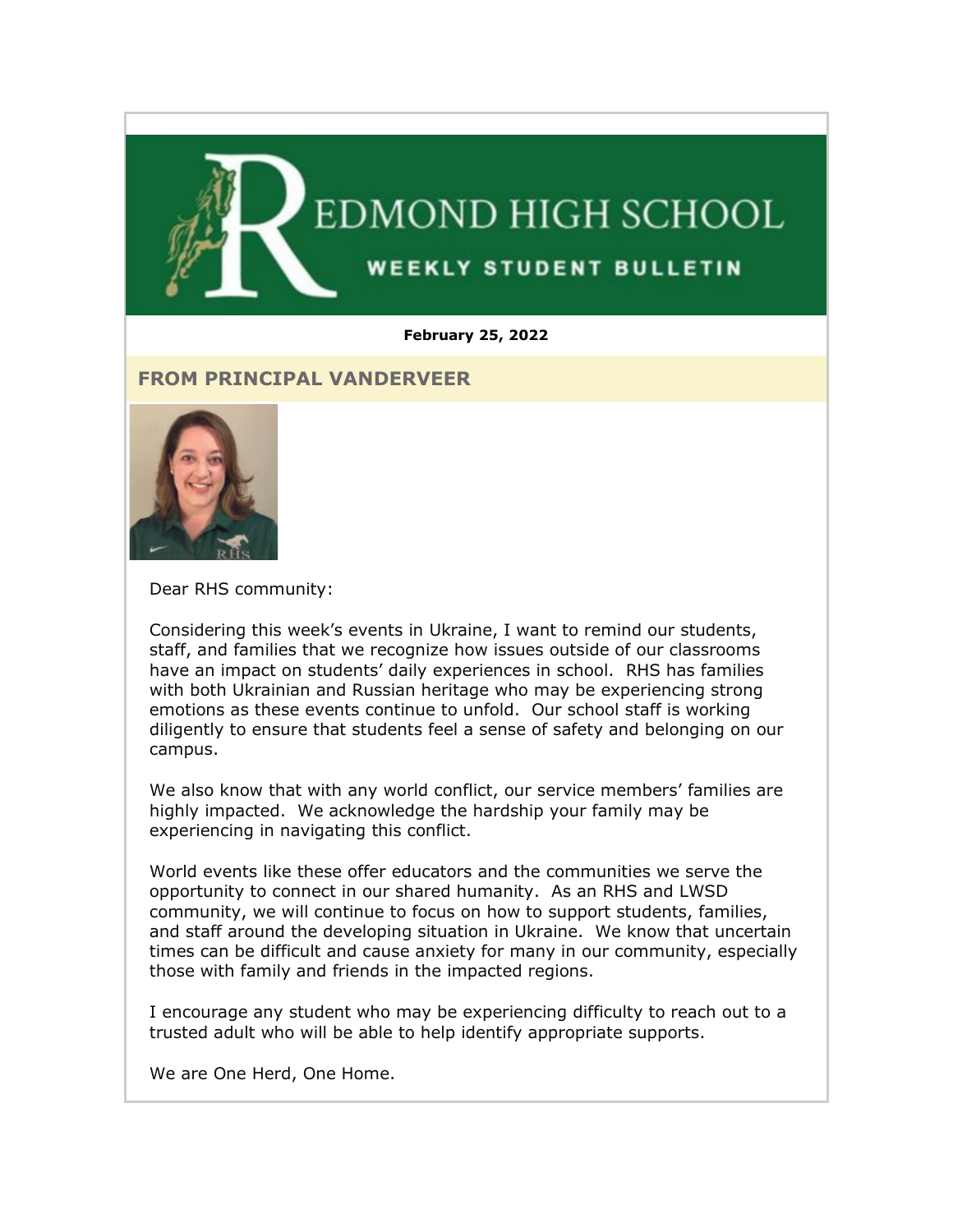In partnership, Jill VanderVeer Principal, RHS

## **RHS CALENDAR**

# **Coming Up....**

**Feb 24, 25, 26:** RHS Drama presents *Little Shop of Horrors,* 7:00 pm **Feb 27:** Understudy performance of *Little Shop of Horrors,* 2:00 pm **Feb 28:** Next HSBP assignment due for students **Feb 28:** Spring sports begin **Mar 2:** Fitness Plan due by 11:59 pm **Mar 3, 4, 5:** RHS Drama presents *Little Shop of Horrors,* 7:00 pm **Mar 5:** Understudy performance of *Little Shop of Horrors,* 2:00 pm **Mar 10:** Applications due for ASB Executive Board campaign **Mar 15:** AP Exam cancellation deadline **Mar 17:** ASVAB testing in RHS Library, 7:00 am

#### **RHS Athletic events:**

**Feb 26:** State gymnastics at Sammamish HS; 12 pm **Feb 28:** All Spring sports begin

## **RHS DRAMA PRODUCTION**



*Playing now:*  **LITTLE SHOP of HORRORS** February 24, 25, 26 March 3, 4, 5 7:00 pm in the Performing Arts Center

*Understudy Performances* Feb 27 and March 5 2:00 pm in the Performing Arts Center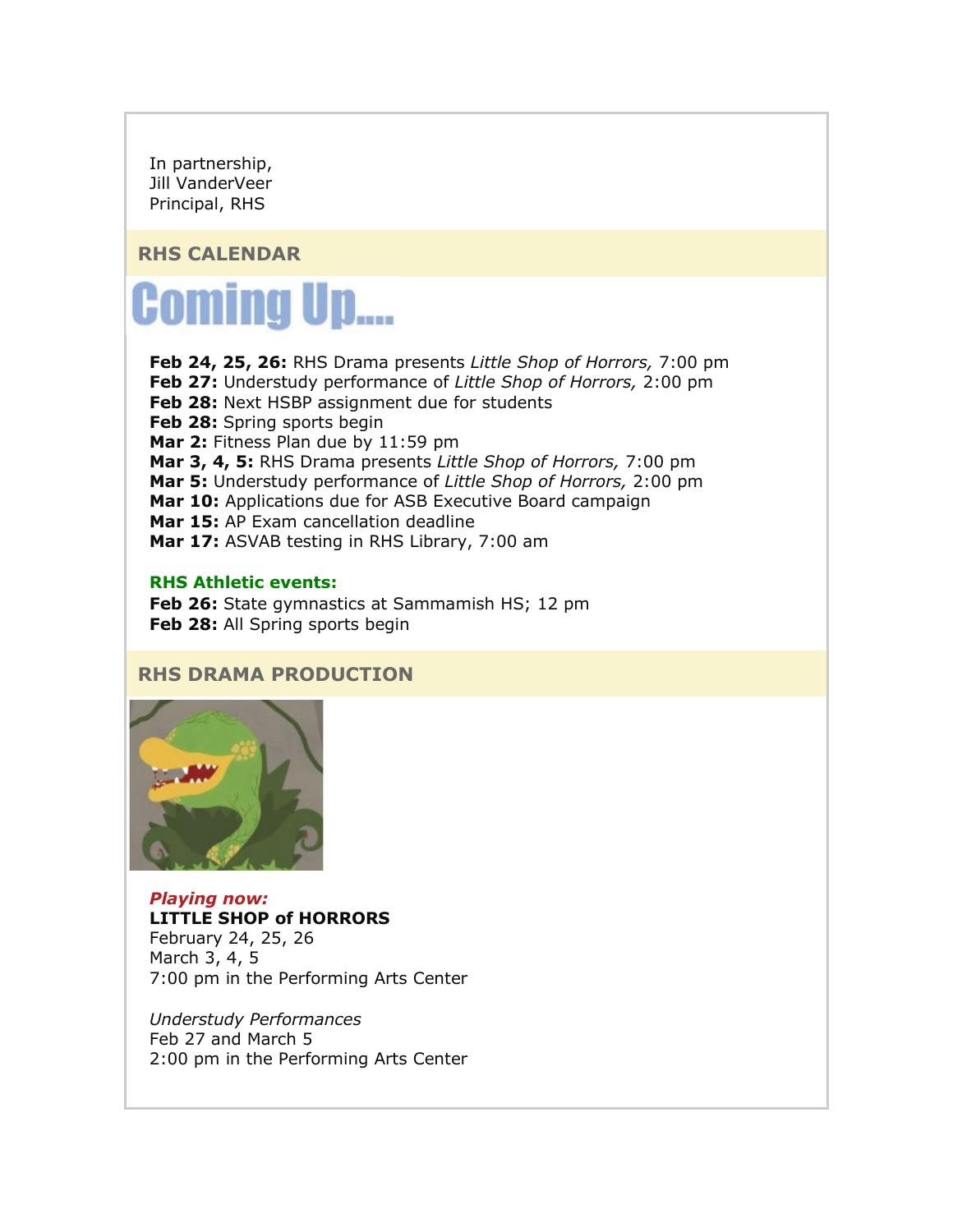To purchase tickets: [rhslittleshop.brownpapertickets.com](https://nam02.safelinks.protection.outlook.com/?url=http%3A%2F%2Flink.email.dynect.net%2Flink.php%3FDynEngagement%3Dtrue%26H%3De%252BlHqQR4V3v4VMvJ3m0NDL9Oyn7EjMegyw%252Bn2w4NNScdI7r2YcSRy2YdWdBdlvVoZRf4TXbw4L7LOlkoByYYHYkaVzl64XmH55G6VMz76DuJzEYB9brhAw%253D%253D%26G%3D0%26R%3Dhttps%253A%252F%252FSMPJGYZTANA.hatchbuck.com%252FTrackLinkClick%253FID2%253Dbh_lO7Iq2cInR4506PIur3O2Ycjaq_rnsdDsYMggHs6-BR9pyEbaljbYNl8gPadM0%26I%3D20220225232215.000000ace0ae%2540smtp-ad2-50-phx%26X%3DMHwxMjY0OTIyOjI1MDE5MjY2NTU7MXwxMjY0OTIzOjE5NzE4OTE5Mjs%253D%26V%3D3%26S%3DFLtOu_hv_ekmsVeHrqOXdCPckMiLs2MKlGZZf21dztI&data=04%7C01%7Cmwood%40lwsd.org%7C42e18cd879474e61e2c408d9f8b5a9be%7C1fd4673fdf9646218638a1d88c4c85d7%7C0%7C0%7C637814281399590135%7CUnknown%7CTWFpbGZsb3d8eyJWIjoiMC4wLjAwMDAiLCJQIjoiV2luMzIiLCJBTiI6Ik1haWwiLCJXVCI6Mn0%3D%7C3000&sdata=U8tcz1TqUTwBdUKOqM9afoFDeiMFAUbDE%2BPMhcRC5eY%3D&reserved=0) [See flyer](https://nam02.safelinks.protection.outlook.com/?url=http%3A%2F%2Flink.email.dynect.net%2Flink.php%3FDynEngagement%3Dtrue%26H%3De%252BlHqQR4V3v4VMvJ3m0NDL9Oyn7EjMegyw%252Bn2w4NNScdI7r2YcSRy2YdWdBdlvVoZRf4TXbw4L7LOlkoByYYHYkaVzl64XmH55G6VMz76DuJzEYB9brhAw%253D%253D%26G%3D0%26R%3Dhttps%253A%252F%252FSMPJGYZTANA.hatchbuck.com%252FTrackLinkClick%253FID2%253Dadzjvesce6Xy77gIK4aXWNKpBmNL8Z__vY7OR6jcrjQgkdZL3Wc8vNaszhT2cpEZ0%26I%3D20220225232215.000000ace0ae%2540smtp-ad2-50-phx%26X%3DMHwxMjY0OTIyOjI1MDE5MjY2NTU7MXwxMjY0OTIzOjE5NzE4OTE5Mjs%253D%26V%3D3%26S%3DzJu8EIB01wtMo9lgYtNIEs00LnNvFtCKqAuwoTVBTMc&data=04%7C01%7Cmwood%40lwsd.org%7C42e18cd879474e61e2c408d9f8b5a9be%7C1fd4673fdf9646218638a1d88c4c85d7%7C0%7C0%7C637814281399590135%7CUnknown%7CTWFpbGZsb3d8eyJWIjoiMC4wLjAwMDAiLCJQIjoiV2luMzIiLCJBTiI6Ik1haWwiLCJXVCI6Mn0%3D%7C3000&sdata=Ij9hMjLwK5JH5WKopU2oX6YoTBLKNFgKygi5hrEYNn8%3D&reserved=0) for more information.

#### **ASB ELECTIONS**



#### *New:* **Are you interested in running for ASB Executive Board?** Use the link below for the information packet with the campaign timeline and application links. The election process is *open now* and applications are due by Thursday, March 10.

Please attend one of the informational meetings on either Thursday, March 3 or Monday, March 7 at 2:30 pm in C106.

*Represent RHS students and serve our school community next year!* 

#### **Important dates:**

Applications due: March 10 Campaigning: March 21-30 Election Speech Videos: March 30 Voting: March 31 Results released: April 1

Information packet: [ASB Election Packet 2022](https://nam02.safelinks.protection.outlook.com/?url=http%3A%2F%2Flink.email.dynect.net%2Flink.php%3FDynEngagement%3Dtrue%26H%3De%252BlHqQR4V3v4VMvJ3m0NDL9Oyn7EjMegyw%252Bn2w4NNScdI7r2YcSRy2YdWdBdlvVoZRf4TXbw4L7LOlkoByYYHYkaVzl64XmH55G6VMz76DuJzEYB9brhAw%253D%253D%26G%3D0%26R%3Dhttps%253A%252F%252FSMPJGYZTANA.hatchbuck.com%252FTrackLinkClick%253FID2%253D-FN80wXtE6LrNqAmtBf7LJNh9AIQe-jUrGtiBEdLxMsojTrneddEjoeLm31jf-WA0%26I%3D20220225232215.000000ace0ae%2540smtp-ad2-50-phx%26X%3DMHwxMjY0OTIyOjI1MDE5MjY2NTU7MXwxMjY0OTIzOjE5NzE4OTE5Mjs%253D%26V%3D3%26S%3DP3aqoz1RLx1pLwYreHht1-JBKev0bf7homl7acnqQrk&data=04%7C01%7Cmwood%40lwsd.org%7C42e18cd879474e61e2c408d9f8b5a9be%7C1fd4673fdf9646218638a1d88c4c85d7%7C0%7C0%7C637814281399590135%7CUnknown%7CTWFpbGZsb3d8eyJWIjoiMC4wLjAwMDAiLCJQIjoiV2luMzIiLCJBTiI6Ik1haWwiLCJXVCI6Mn0%3D%7C3000&sdata=ikYblrlv7s%2Fgo05NtO7ZZUtJaIZttfLxrPlNhpheVYg%3D&reserved=0) *Questions?* Please email Mr. Dotson: [sdotson@lwsd.org](mailto:sdotson@lwsd.org)

## **SENIOR CLASS FUNDRAISERS**



#### **PTSA Fundraisers for the Class of 2022!**

For more information or to order: [redmondhsptsa.org/Home](https://nam02.safelinks.protection.outlook.com/?url=http%3A%2F%2Flink.email.dynect.net%2Flink.php%3FDynEngagement%3Dtrue%26H%3De%252BlHqQR4V3v4VMvJ3m0NDL9Oyn7EjMegyw%252Bn2w4NNScdI7r2YcSRy2YdWdBdlvVoZRf4TXbw4L7LOlkoByYYHYkaVzl64XmH55G6VMz76DuJzEYB9brhAw%253D%253D%26G%3D0%26R%3Dhttps%253A%252F%252FSMPJGYZTANA.hatchbuck.com%252FTrackLinkClick%253FID2%253DIyfu3QOscIVgqGiAIKuFLdIGhiooTsMQaKU_3j9pmalGrdPpTUG4VOGusQnEpitu0%26I%3D20220225232215.000000ace0ae%2540smtp-ad2-50-phx%26X%3DMHwxMjY0OTIyOjI1MDE5MjY2NTU7MXwxMjY0OTIzOjE5NzE4OTE5Mjs%253D%26V%3D3%26S%3DCXeELVRT5BUtIcDXFEyeQLAmplhazudqHtUYohZC-2c&data=04%7C01%7Cmwood%40lwsd.org%7C42e18cd879474e61e2c408d9f8b5a9be%7C1fd4673fdf9646218638a1d88c4c85d7%7C0%7C0%7C637814281399590135%7CUnknown%7CTWFpbGZsb3d8eyJWIjoiMC4wLjAwMDAiLCJQIjoiV2luMzIiLCJBTiI6Ik1haWwiLCJXVCI6Mn0%3D%7C3000&sdata=SLftwJx5Oc78kvcvST7tVQBZ47m5BaPm%2F7HZN2za%2FHw%3D&reserved=0)

#### **Pi Day**

Order now until Feb 28 Buy a pie for your family and donate another pie to our amazing RHS staff! [See flyer](https://nam02.safelinks.protection.outlook.com/?url=http%3A%2F%2Flink.email.dynect.net%2Flink.php%3FDynEngagement%3Dtrue%26H%3De%252BlHqQR4V3v4VMvJ3m0NDL9Oyn7EjMegyw%252Bn2w4NNScdI7r2YcSRy2YdWdBdlvVoZRf4TXbw4L7LOlkoByYYHYkaVzl64XmH55G6VMz76DuJzEYB9brhAw%253D%253D%26G%3D0%26R%3Dhttps%253A%252F%252FSMPJGYZTANA.hatchbuck.com%252FTrackLinkClick%253FID2%253Dup4XxdMbaqpdlFUfCtFNp_31FJoz1tXfBcRi1WPT48eWBzdDx2-X3afpyh4qdQ-T0%26I%3D20220225232215.000000ace0ae%2540smtp-ad2-50-phx%26X%3DMHwxMjY0OTIyOjI1MDE5MjY2NTU7MXwxMjY0OTIzOjE5NzE4OTE5Mjs%253D%26V%3D3%26S%3Dk1mRBh1v8gV-aYgdY2poi3tZVqQLemXmYNkisPGSZkc&data=04%7C01%7Cmwood%40lwsd.org%7C42e18cd879474e61e2c408d9f8b5a9be%7C1fd4673fdf9646218638a1d88c4c85d7%7C0%7C0%7C637814281399590135%7CUnknown%7CTWFpbGZsb3d8eyJWIjoiMC4wLjAwMDAiLCJQIjoiV2luMzIiLCJBTiI6Ik1haWwiLCJXVCI6Mn0%3D%7C3000&sdata=ZT%2B92OwQ1d20U9si%2FuL2CVtc%2B5B7QI9p3VKTsG198XI%3D&reserved=0) [Order here](https://nam02.safelinks.protection.outlook.com/?url=http%3A%2F%2Flink.email.dynect.net%2Flink.php%3FDynEngagement%3Dtrue%26H%3De%252BlHqQR4V3v4VMvJ3m0NDL9Oyn7EjMegyw%252Bn2w4NNScdI7r2YcSRy2YdWdBdlvVoZRf4TXbw4L7LOlkoByYYHYkaVzl64XmH55G6VMz76DuJzEYB9brhAw%253D%253D%26G%3D0%26R%3Dhttps%253A%252F%252FSMPJGYZTANA.hatchbuck.com%252FTrackLinkClick%253FID2%253DDVlUcQMnFNgPlPsnLX7IfPt-xH9ZL2WqQ-I0w1yUBI-7E0Xb1wWc_R0zQMtEDfum0%26I%3D20220225232215.000000ace0ae%2540smtp-ad2-50-phx%26X%3DMHwxMjY0OTIyOjI1MDE5MjY2NTU7MXwxMjY0OTIzOjE5NzE4OTE5Mjs%253D%26V%3D3%26S%3D3gx4le1VlB64T2tc7MzQBu4MWe0IPLbdp1GxIeJe1Qw&data=04%7C01%7Cmwood%40lwsd.org%7C42e18cd879474e61e2c408d9f8b5a9be%7C1fd4673fdf9646218638a1d88c4c85d7%7C0%7C0%7C637814281399590135%7CUnknown%7CTWFpbGZsb3d8eyJWIjoiMC4wLjAwMDAiLCJQIjoiV2luMzIiLCJBTiI6Ik1haWwiLCJXVCI6Mn0%3D%7C3000&sdata=s4p86hI8A16VIMISrFRC9JrHdC87r%2Fmg2l4mKFFNq6o%3D&reserved=0)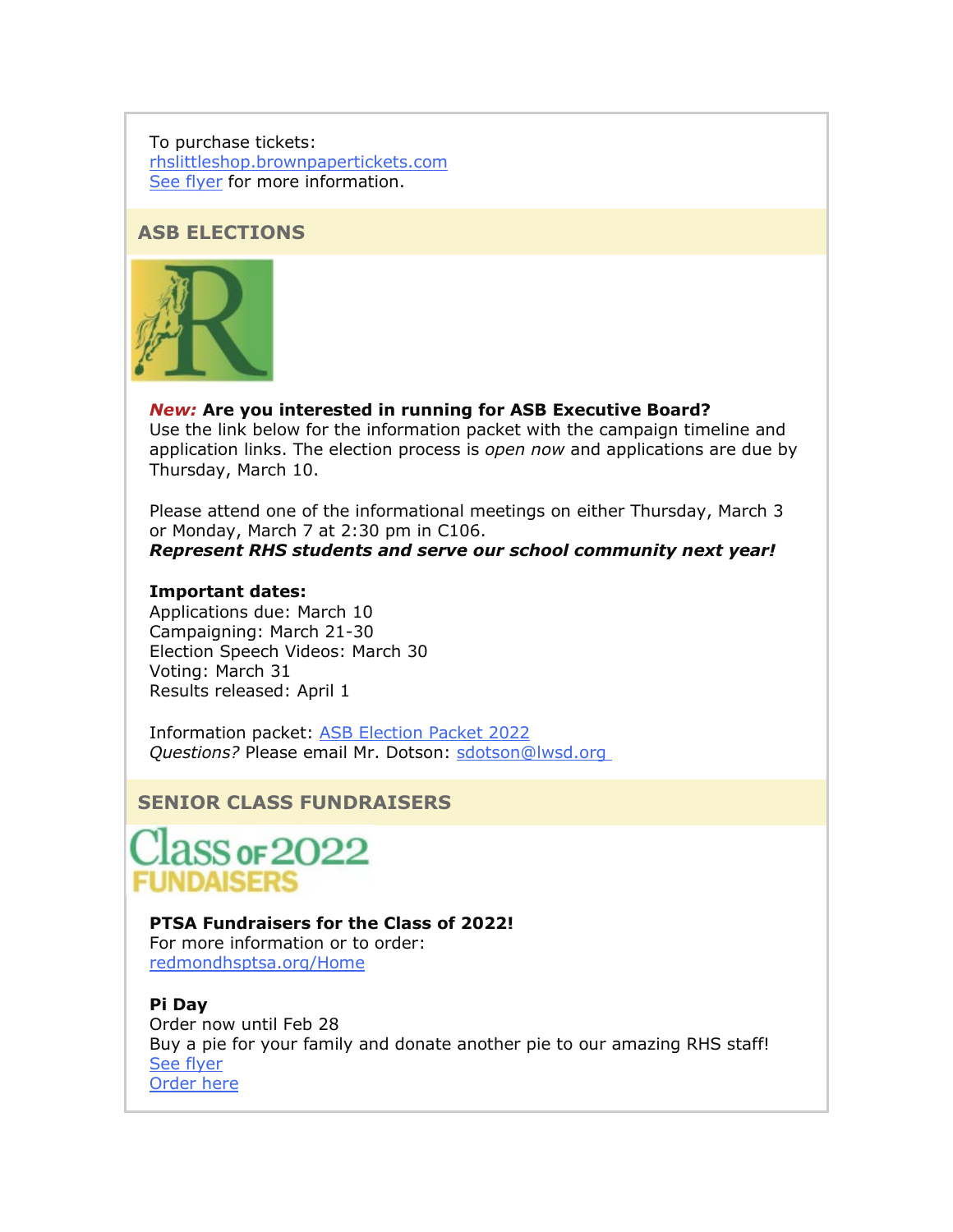**Chipotle (Redmond)**

Saturday, March 5, 5:00 - 9:00 pm [See flyer](https://nam02.safelinks.protection.outlook.com/?url=http%3A%2F%2Flink.email.dynect.net%2Flink.php%3FDynEngagement%3Dtrue%26H%3De%252BlHqQR4V3v4VMvJ3m0NDL9Oyn7EjMegyw%252Bn2w4NNScdI7r2YcSRy2YdWdBdlvVoZRf4TXbw4L7LOlkoByYYHYkaVzl64XmH55G6VMz76DuJzEYB9brhAw%253D%253D%26G%3D0%26R%3Dhttps%253A%252F%252FSMPJGYZTANA.hatchbuck.com%252FTrackLinkClick%253FID2%253DhuQYQ3T2ZzUUb3nrhp9pzdMzmdSAQ7Lc3xtntdpcNETzeon07L6wnGGhxFWvI_3a0%26I%3D20220225232215.000000ace0ae%2540smtp-ad2-50-phx%26X%3DMHwxMjY0OTIyOjI1MDE5MjY2NTU7MXwxMjY0OTIzOjE5NzE4OTE5Mjs%253D%26V%3D3%26S%3DnA2kfMaJ1ZRlcvt2JZJ1IORXWu3sf6tke4YMilYkkAY&data=04%7C01%7Cmwood%40lwsd.org%7C42e18cd879474e61e2c408d9f8b5a9be%7C1fd4673fdf9646218638a1d88c4c85d7%7C0%7C0%7C637814281399590135%7CUnknown%7CTWFpbGZsb3d8eyJWIjoiMC4wLjAwMDAiLCJQIjoiV2luMzIiLCJBTiI6Ik1haWwiLCJXVCI6Mn0%3D%7C3000&sdata=KbOsmEo17NMuO4m1gZyM%2FqwjYe0y7MJV7qPpI0ssvWI%3D&reserved=0)

#### **RHS & REDMOND ROTARY**



*New: Do you know about Redmond Rotary?* For many years, Redmond Rotary has visited RHS to interview students for the *RHS Rotary Student of the Month*. Each month teachers nominate 6 students who exemplify characteristics of the RHS HERD: *Honor, Excellence, Respect, Diversity.* The students are interviewed and two winners are honored at the monthly Rotary luncheon--along with the teacher who nominated them.

This is an amazing opportunity for students to be recognized and discuss their goals, accomplishments, and future plans in an interview-type setting.

*Congratulations to RHS winners this year:* **DEC:** Gabriel Calva & William Shoesmith **JAN: Nolan Rousselle & Prithivi Srinivasan FEB:** Renedie Asobo & Jack Papel

To learn more about Redmond Rotary [click here.](https://nam02.safelinks.protection.outlook.com/?url=http%3A%2F%2Flink.email.dynect.net%2Flink.php%3FDynEngagement%3Dtrue%26H%3De%252BlHqQR4V3v4VMvJ3m0NDL9Oyn7EjMegyw%252Bn2w4NNScdI7r2YcSRy2YdWdBdlvVoZRf4TXbw4L7LOlkoByYYHYkaVzl64XmH55G6VMz76DuJzEYB9brhAw%253D%253D%26G%3D0%26R%3Dhttps%253A%252F%252FSMPJGYZTANA.hatchbuck.com%252FTrackLinkClick%253FID2%253D9sHYIuzhYvAc27G1i6y3us2Ngm1_yV3j7INiBkemVlyvYaQnGON38aZQbDiDHwHb0%26I%3D20220225232215.000000ace0ae%2540smtp-ad2-50-phx%26X%3DMHwxMjY0OTIyOjI1MDE5MjY2NTU7MXwxMjY0OTIzOjE5NzE4OTE5Mjs%253D%26V%3D3%26S%3D8zh1TkaT86ItgUfa4tn8DRJHpBN2zKkgSYXnU2xTmxg&data=04%7C01%7Cmwood%40lwsd.org%7C42e18cd879474e61e2c408d9f8b5a9be%7C1fd4673fdf9646218638a1d88c4c85d7%7C0%7C0%7C637814281399590135%7CUnknown%7CTWFpbGZsb3d8eyJWIjoiMC4wLjAwMDAiLCJQIjoiV2luMzIiLCJBTiI6Ik1haWwiLCJXVCI6Mn0%3D%7C3000&sdata=rCt81d8givDriVr3PSFb6Jx41oRWS6cS9G57fw8SuWU%3D&reserved=0) *Redmond Rotary is the Redmond, Washington chapter of Rotary, which is a global network of 1.2 million neighbors, friends, leaders, and problem-solvers who come together to make positive, lasting change in communities at home and abroad.* To learn more about Rotary International, [click here.](https://nam02.safelinks.protection.outlook.com/?url=http%3A%2F%2Flink.email.dynect.net%2Flink.php%3FDynEngagement%3Dtrue%26H%3De%252BlHqQR4V3v4VMvJ3m0NDL9Oyn7EjMegyw%252Bn2w4NNScdI7r2YcSRy2YdWdBdlvVoZRf4TXbw4L7LOlkoByYYHYkaVzl64XmH55G6VMz76DuJzEYB9brhAw%253D%253D%26G%3D0%26R%3Dhttps%253A%252F%252FSMPJGYZTANA.hatchbuck.com%252FTrackLinkClick%253FID2%253DSHPIR9r42A6YghGWbv5EjuPBuJvkmnbMYhGSQUllIfq1KwXt2XaPMbYohKOGvkI30%26I%3D20220225232215.000000ace0ae%2540smtp-ad2-50-phx%26X%3DMHwxMjY0OTIyOjI1MDE5MjY2NTU7MXwxMjY0OTIzOjE5NzE4OTE5Mjs%253D%26V%3D3%26S%3DuTIlO2UMEoHbMBY8WVasGeTEqwxfHfjp7T1nMJtQtws&data=04%7C01%7Cmwood%40lwsd.org%7C42e18cd879474e61e2c408d9f8b5a9be%7C1fd4673fdf9646218638a1d88c4c85d7%7C0%7C0%7C637814281399590135%7CUnknown%7CTWFpbGZsb3d8eyJWIjoiMC4wLjAwMDAiLCJQIjoiV2luMzIiLCJBTiI6Ik1haWwiLCJXVCI6Mn0%3D%7C3000&sdata=qNhKmBFrj%2FnH6b4IARtVzY6m84f32mYLDyxkVg6Z5%2Fw%3D&reserved=0)

## **REGISTRATION OPEN**



#### **Spring Sports Registration Now Open** through [Final Forms.](https://nam02.safelinks.protection.outlook.com/?url=http%3A%2F%2Flink.email.dynect.net%2Flink.php%3FDynEngagement%3Dtrue%26H%3De%252BlHqQR4V3v4VMvJ3m0NDL9Oyn7EjMegyw%252Bn2w4NNScdI7r2YcSRy2YdWdBdlvVoZRf4TXbw4L7LOlkoByYYHYkaVzl64XmH55G6VMz76DuJzEYB9brhAw%253D%253D%26G%3D0%26R%3Dhttps%253A%252F%252FSMPJGYZTANA.hatchbuck.com%252FTrackLinkClick%253FID2%253D1wbTm94em-tpQ3mkrIg_0ewHNCuJJ0IL4DaJgIbd5Ddq7jjB6HLkCMIY_38DOcUl0%26I%3D20220225232215.000000ace0ae%2540smtp-ad2-50-phx%26X%3DMHwxMjY0OTIyOjI1MDE5MjY2NTU7MXwxMjY0OTIzOjE5NzE4OTE5Mjs%253D%26V%3D3%26S%3DJxQWAIsgAcIYw9wWt0TpESfyvc9egkNEAvEJ6aWWvys&data=04%7C01%7Cmwood%40lwsd.org%7C42e18cd879474e61e2c408d9f8b5a9be%7C1fd4673fdf9646218638a1d88c4c85d7%7C0%7C0%7C637814281399590135%7CUnknown%7CTWFpbGZsb3d8eyJWIjoiMC4wLjAwMDAiLCJQIjoiV2luMzIiLCJBTiI6Ik1haWwiLCJXVCI6Mn0%3D%7C3000&sdata=XwtfCFgw8uHbivTFy49yhcR347Bi0tax4%2BtviRZkCeI%3D&reserved=0)  Baseball – Cut Sport

Fastpitch – Cut Sport Girls Golf – Cut Sport Boys Soccer – Cut Sport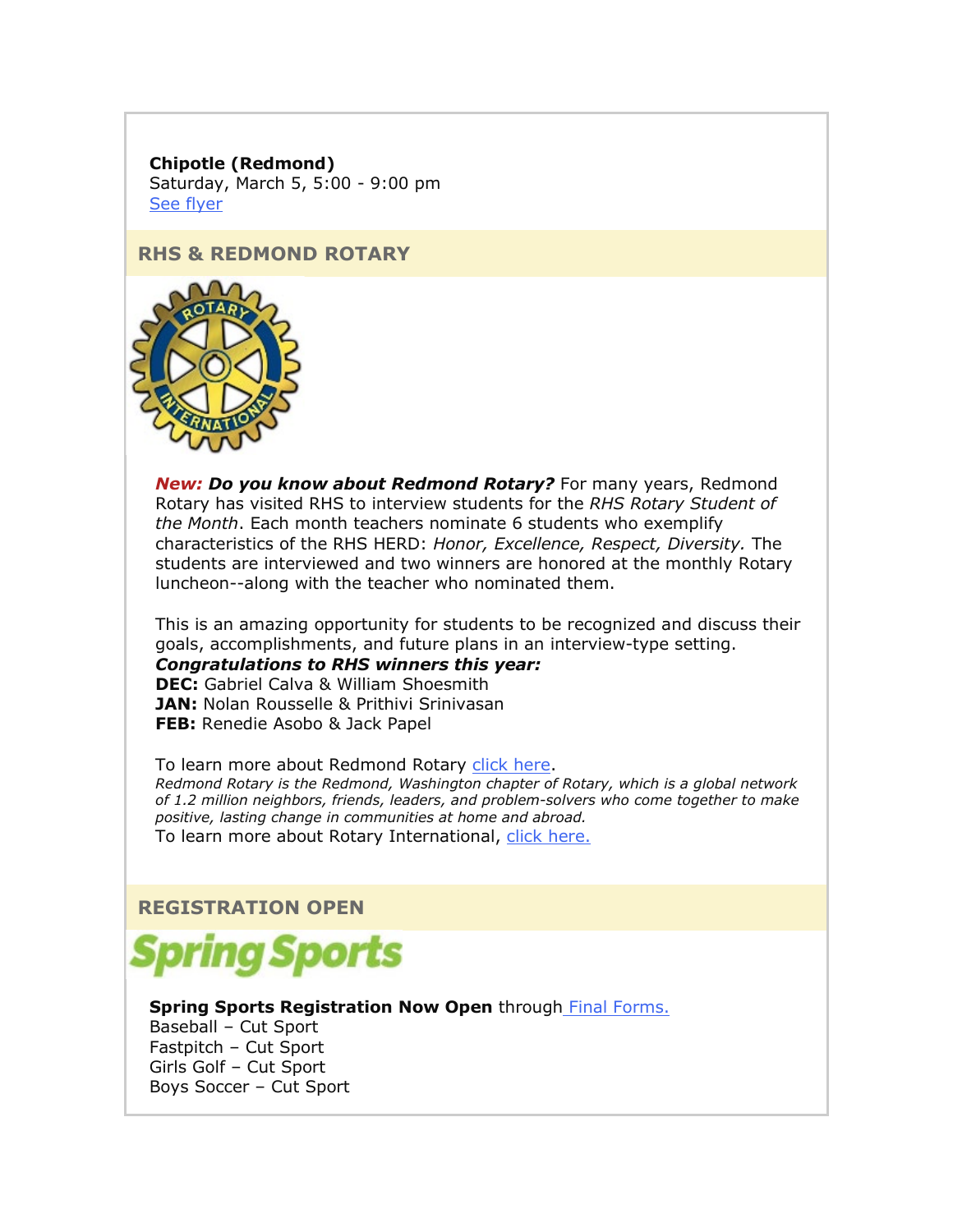Girls Tennis Track & Field **Badminton** 

#### **Spring Sports begin Monday, February 28.**

## **LEVIES UPDATE**



*Thank you LWSD voters!* Based on the results shared by King County Elections, it appears that our three levies are heading for voter approval. A huge thank you to our community for helping us continue local levy funding to support excellence for every student. You can learn more about what our levies will fund at [lwsd.org/education-levies.](https://nam02.safelinks.protection.outlook.com/?url=http%3A%2F%2Flink.email.dynect.net%2Flink.php%3FDynEngagement%3Dtrue%26H%3De%252BlHqQR4V3v4VMvJ3m0NDL9Oyn7EjMegyw%252Bn2w4NNScdI7r2YcSRy2YdWdBdlvVoZRf4TXbw4L7LOlkoByYYHYkaVzl64XmH55G6VMz76DuJzEYB9brhAw%253D%253D%26G%3D0%26R%3Dhttps%253A%252F%252FSMPJGYZTANA.hatchbuck.com%252FTrackLinkClick%253FID2%253DyEwC1Y7wjVrTwx3VTMM4XHaNrUy6hd5oviD4Y-LXmqL1e5-cZOQlI5fO5Kus0AC80%26I%3D20220225232215.000000ace0ae%2540smtp-ad2-50-phx%26X%3DMHwxMjY0OTIyOjI1MDE5MjY2NTU7MXwxMjY0OTIzOjE5NzE4OTE5Mjs%253D%26V%3D3%26S%3DzVGI-JH11Ba02f2VRCl8E1QwMRs1uMjAK7e0cd76NEs&data=04%7C01%7Cmwood%40lwsd.org%7C42e18cd879474e61e2c408d9f8b5a9be%7C1fd4673fdf9646218638a1d88c4c85d7%7C0%7C0%7C637814281399590135%7CUnknown%7CTWFpbGZsb3d8eyJWIjoiMC4wLjAwMDAiLCJQIjoiV2luMzIiLCJBTiI6Ik1haWwiLCJXVCI6Mn0%3D%7C3000&sdata=bgaOU7lQmnHAhz1vvr%2FlKKJwVYZmAT0EukVNuGi6uf8%3D&reserved=0) Watch the video below of Superintendent Dr. Jon Holmen speaking about the results of the election from election night: [2022 Election Results](https://nam02.safelinks.protection.outlook.com/?url=http%3A%2F%2Flink.email.dynect.net%2Flink.php%3FDynEngagement%3Dtrue%26H%3De%252BlHqQR4V3v4VMvJ3m0NDL9Oyn7EjMegyw%252Bn2w4NNScdI7r2YcSRy2YdWdBdlvVoZRf4TXbw4L7LOlkoByYYHYkaVzl64XmH55G6VMz76DuJzEYB9brhAw%253D%253D%26G%3D0%26R%3Dhttps%253A%252F%252FSMPJGYZTANA.hatchbuck.com%252FTrackLinkClick%253FID2%253DEDY6G2WiYOs1KjnOyXsSnBKxWdmQVMU9ARliwEL97-lZU0eZqpE1-UHUS_tb1M7X0%26I%3D20220225232215.000000ace0ae%2540smtp-ad2-50-phx%26X%3DMHwxMjY0OTIyOjI1MDE5MjY2NTU7MXwxMjY0OTIzOjE5NzE4OTE5Mjs%253D%26V%3D3%26S%3DW30nJBixM39skLSigS6yNiFptbendzBYA1yztgsUrEw&data=04%7C01%7Cmwood%40lwsd.org%7C42e18cd879474e61e2c408d9f8b5a9be%7C1fd4673fdf9646218638a1d88c4c85d7%7C0%7C0%7C637814281399590135%7CUnknown%7CTWFpbGZsb3d8eyJWIjoiMC4wLjAwMDAiLCJQIjoiV2luMzIiLCJBTiI6Ik1haWwiLCJXVCI6Mn0%3D%7C3000&sdata=x5VR54gT2i1a3f04ELcNuzbwRDHeGxsP%2FvkTo%2BTBuCo%3D&reserved=0)

#### **RHS DESIGN CLUB**



*New:* **UC Irvine x RHS Design Workshop: Design at a University** Want to learn what design is like at a college level? Interested in informatics? Wondering what design would look like as a career? [See flyer](https://nam02.safelinks.protection.outlook.com/?url=http%3A%2F%2Flink.email.dynect.net%2Flink.php%3FDynEngagement%3Dtrue%26H%3De%252BlHqQR4V3v4VMvJ3m0NDL9Oyn7EjMegyw%252Bn2w4NNScdI7r2YcSRy2YdWdBdlvVoZRf4TXbw4L7LOlkoByYYHYkaVzl64XmH55G6VMz76DuJzEYB9brhAw%253D%253D%26G%3D0%26R%3Dhttps%253A%252F%252FSMPJGYZTANA.hatchbuck.com%252FTrackLinkClick%253FID2%253DvOfc6Oa3raT4oggRqaQLslz_GEWyzFvEjFRa0TB7En6oagV1iByR_PxcHmheyo4W0%26I%3D20220225232215.000000ace0ae%2540smtp-ad2-50-phx%26X%3DMHwxMjY0OTIyOjI1MDE5MjY2NTU7MXwxMjY0OTIzOjE5NzE4OTE5Mjs%253D%26V%3D3%26S%3DmHEKCI1whxHnwcwyh614VeRChfBtNVeuL5dE8etDiFc&data=04%7C01%7Cmwood%40lwsd.org%7C42e18cd879474e61e2c408d9f8b5a9be%7C1fd4673fdf9646218638a1d88c4c85d7%7C0%7C0%7C637814281399590135%7CUnknown%7CTWFpbGZsb3d8eyJWIjoiMC4wLjAwMDAiLCJQIjoiV2luMzIiLCJBTiI6Ik1haWwiLCJXVCI6Mn0%3D%7C3000&sdata=AolHBwkNr50SSWnwZKKsqq4YLO5X5gZo5flRRIFE7NY%3D&reserved=0) for more information.

Join us for our workshop with Design at UC Irvine on **Friday, March 4 in C117** or virtually through [this Zoom link!](https://nam02.safelinks.protection.outlook.com/?url=http%3A%2F%2Flink.email.dynect.net%2Flink.php%3FDynEngagement%3Dtrue%26H%3De%252BlHqQR4V3v4VMvJ3m0NDL9Oyn7EjMegyw%252Bn2w4NNScdI7r2YcSRy2YdWdBdlvVoZRf4TXbw4L7LOlkoByYYHYkaVzl64XmH55G6VMz76DuJzEYB9brhAw%253D%253D%26G%3D0%26R%3Dhttps%253A%252F%252FSMPJGYZTANA.hatchbuck.com%252FTrackLinkClick%253FID2%253DXVUzhZPv3jksJt47kX7S5GIbv1WgXlfskuvUcUPWANeWEEwWf9nC8htt6p9iErnV0%26I%3D20220225232215.000000ace0ae%2540smtp-ad2-50-phx%26X%3DMHwxMjY0OTIyOjI1MDE5MjY2NTU7MXwxMjY0OTIzOjE5NzE4OTE5Mjs%253D%26V%3D3%26S%3DHQGuEXh-DoiiJ4naju4_1-qZGZJVGy4R2CI_RMdlK7U&data=04%7C01%7Cmwood%40lwsd.org%7C42e18cd879474e61e2c408d9f8b5a9be%7C1fd4673fdf9646218638a1d88c4c85d7%7C0%7C0%7C637814281399590135%7CUnknown%7CTWFpbGZsb3d8eyJWIjoiMC4wLjAwMDAiLCJQIjoiV2luMzIiLCJBTiI6Ik1haWwiLCJXVCI6Mn0%3D%7C3000&sdata=%2BCBYRlgDtgZ7ipdOC0M9Hw4O3NwA06M%2FbiNbH3ToNd4%3D&reserved=0) Contact [s-nvenkatesh@lwsd.org](mailto:s-nvenkatesh@lwsd.org) for more information.

## **SPEECH & DEBATE**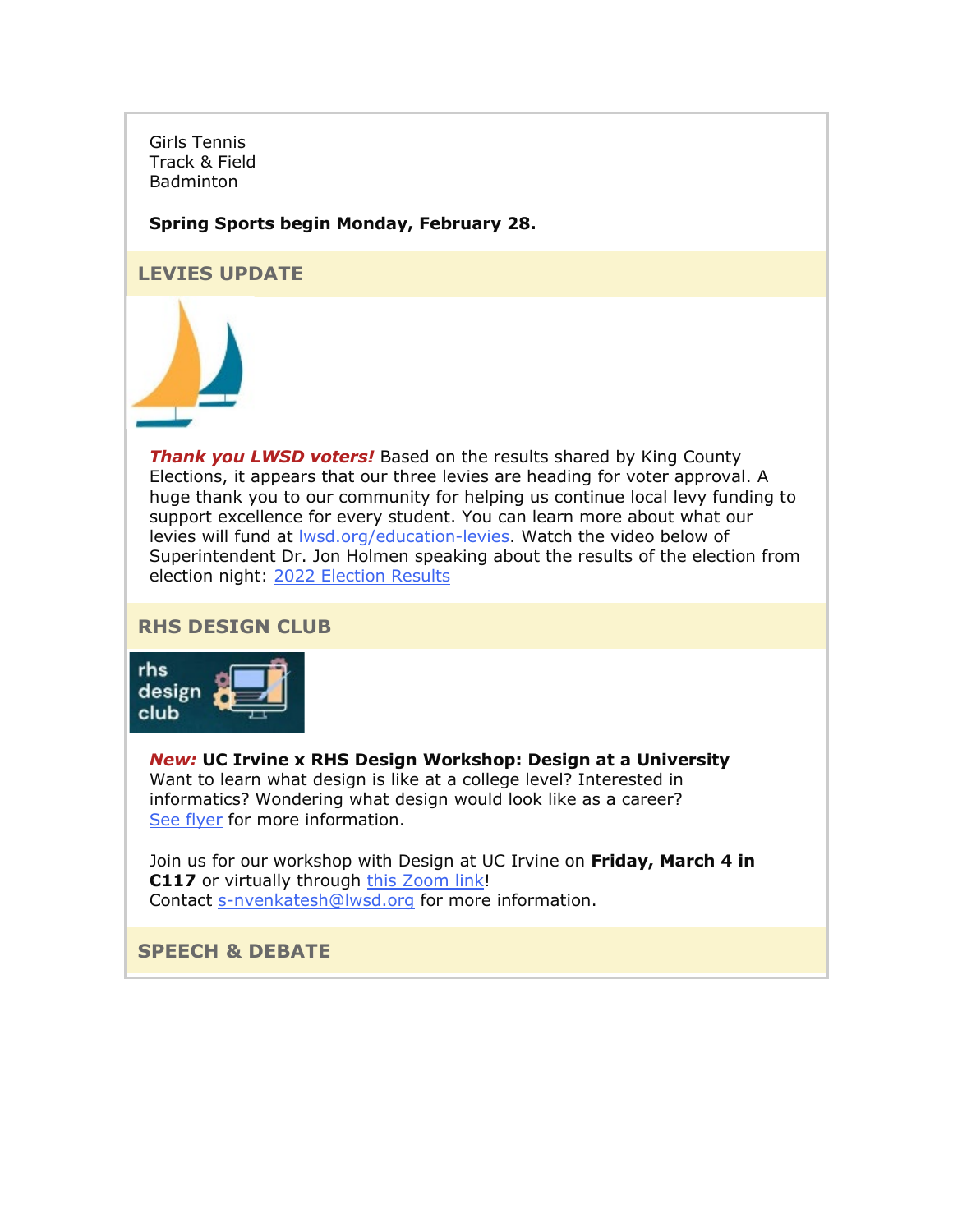

*Congratulations* to our Speech and Debate state qualifiers. **Neeha Darbha** will be competing in Congressional Debate and **Uma Yaga** will be competing in Informative Speaking.

## **HIGH SCHOOL & BEYOND PLAN**



**Students:** Your next HSBP Assignment has been posted in Xello and is **DUE February 28!**

Please login to your [Xello account here](https://nam02.safelinks.protection.outlook.com/?url=http%3A%2F%2Flink.email.dynect.net%2Flink.php%3FDynEngagement%3Dtrue%26H%3De%252BlHqQR4V3v4VMvJ3m0NDL9Oyn7EjMegyw%252Bn2w4NNScdI7r2YcSRy2YdWdBdlvVoZRf4TXbw4L7LOlkoByYYHYkaVzl64XmH55G6VMz76DuJzEYB9brhAw%253D%253D%26G%3D0%26R%3Dhttps%253A%252F%252FSMPJGYZTANA.hatchbuck.com%252FTrackLinkClick%253FID2%253DsnDHlD2ew2QNB-a0tcHBe-W83OU2atNIT_VFKxVhcDD5-Zy429eIaMIq3MNdCsol0%26I%3D20220225232215.000000ace0ae%2540smtp-ad2-50-phx%26X%3DMHwxMjY0OTIyOjI1MDE5MjY2NTU7MXwxMjY0OTIzOjE5NzE4OTE5Mjs%253D%26V%3D3%26S%3Dy6kb1UVuNeTs6lraBGrM_mOcmkGpMlAPnJARplGlaJk&data=04%7C01%7Cmwood%40lwsd.org%7C42e18cd879474e61e2c408d9f8b5a9be%7C1fd4673fdf9646218638a1d88c4c85d7%7C0%7C0%7C637814281399590135%7CUnknown%7CTWFpbGZsb3d8eyJWIjoiMC4wLjAwMDAiLCJQIjoiV2luMzIiLCJBTiI6Ik1haWwiLCJXVCI6Mn0%3D%7C3000&sdata=zuH%2FXRyhMC9%2FRereWUWCOzjXDrbpvMH12XOlMBdtfwM%3D&reserved=0) and find the assignment in your dashboard.

If you have any questions, please contact Nikole Lalas: [nlalas@lwsd.org](mailto:nlalas@lwsd.org)

## **COLLABORATIVE ART**



"What does growth look like?" No, really, how does it *look* to you? Sign up for **Makerspace - Collaborative Art** on Flexisched during homeroom on March 3. Then, come to the library and enjoy some time for creativity. Design a puzzle piece that shows your idea of growth. We will collect all decorated pieces and fit them together to display a collaborative art puzzle. Can't make it that day? All puzzle pieces and art materials will be available in the library from February 24 - March 4.

## **SENIOR TIMELINE**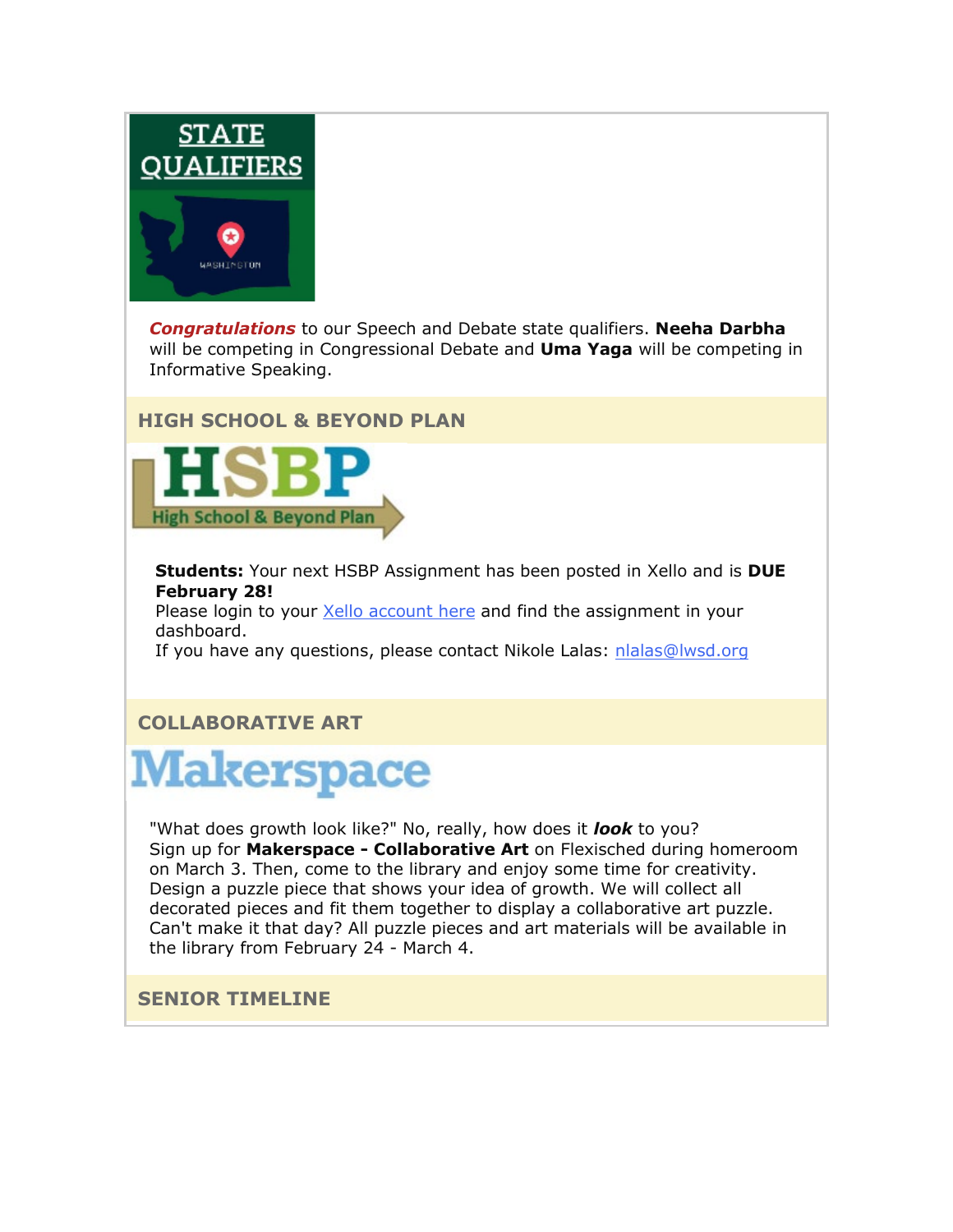

*Cap and gown orders:* If you still need to order your items, check out [THIS](https://nam02.safelinks.protection.outlook.com/?url=http%3A%2F%2Flink.email.dynect.net%2Flink.php%3FDynEngagement%3Dtrue%26H%3De%252BlHqQR4V3v4VMvJ3m0NDL9Oyn7EjMegyw%252Bn2w4NNScdI7r2YcSRy2YdWdBdlvVoZRf4TXbw4L7LOlkoByYYHYkaVzl64XmH55G6VMz76DuJzEYB9brhAw%253D%253D%26G%3D0%26R%3Dhttps%253A%252F%252FSMPJGYZTANA.hatchbuck.com%252FTrackLinkClick%253FID2%253DlIKtegYBVB4T5zGavQf2bnKX2-TBDuMH_AQbz69S_luBwNmuHEO4CYPVaSXloYuL0%26I%3D20220225232215.000000ace0ae%2540smtp-ad2-50-phx%26X%3DMHwxMjY0OTIyOjI1MDE5MjY2NTU7MXwxMjY0OTIzOjE5NzE4OTE5Mjs%253D%26V%3D3%26S%3DPA2XKU9qVp2Gww6TDYDogrQoeS5lhaxoDV9KuIEF208&data=04%7C01%7Cmwood%40lwsd.org%7C42e18cd879474e61e2c408d9f8b5a9be%7C1fd4673fdf9646218638a1d88c4c85d7%7C0%7C0%7C637814281399590135%7CUnknown%7CTWFpbGZsb3d8eyJWIjoiMC4wLjAwMDAiLCJQIjoiV2luMzIiLCJBTiI6Ik1haWwiLCJXVCI6Mn0%3D%7C3000&sdata=UsPrpT%2BBpjNJ1eFVj3g9n9bfO%2BgkbO7EooDhhGi7CVc%3D&reserved=0)  [VIDEO](https://nam02.safelinks.protection.outlook.com/?url=http%3A%2F%2Flink.email.dynect.net%2Flink.php%3FDynEngagement%3Dtrue%26H%3De%252BlHqQR4V3v4VMvJ3m0NDL9Oyn7EjMegyw%252Bn2w4NNScdI7r2YcSRy2YdWdBdlvVoZRf4TXbw4L7LOlkoByYYHYkaVzl64XmH55G6VMz76DuJzEYB9brhAw%253D%253D%26G%3D0%26R%3Dhttps%253A%252F%252FSMPJGYZTANA.hatchbuck.com%252FTrackLinkClick%253FID2%253DlIKtegYBVB4T5zGavQf2bnKX2-TBDuMH_AQbz69S_luBwNmuHEO4CYPVaSXloYuL0%26I%3D20220225232215.000000ace0ae%2540smtp-ad2-50-phx%26X%3DMHwxMjY0OTIyOjI1MDE5MjY2NTU7MXwxMjY0OTIzOjE5NzE4OTE5Mjs%253D%26V%3D3%26S%3DPA2XKU9qVp2Gww6TDYDogrQoeS5lhaxoDV9KuIEF208&data=04%7C01%7Cmwood%40lwsd.org%7C42e18cd879474e61e2c408d9f8b5a9be%7C1fd4673fdf9646218638a1d88c4c85d7%7C0%7C0%7C637814281399590135%7CUnknown%7CTWFpbGZsb3d8eyJWIjoiMC4wLjAwMDAiLCJQIjoiV2luMzIiLCJBTiI6Ik1haWwiLCJXVCI6Mn0%3D%7C3000&sdata=UsPrpT%2BBpjNJ1eFVj3g9n9bfO%2BgkbO7EooDhhGi7CVc%3D&reserved=0) for instructions on how to register and order your grad items. Here is the link to the [GRADUATION PACKET](https://nam02.safelinks.protection.outlook.com/?url=http%3A%2F%2Flink.email.dynect.net%2Flink.php%3FDynEngagement%3Dtrue%26H%3De%252BlHqQR4V3v4VMvJ3m0NDL9Oyn7EjMegyw%252Bn2w4NNScdI7r2YcSRy2YdWdBdlvVoZRf4TXbw4L7LOlkoByYYHYkaVzl64XmH55G6VMz76DuJzEYB9brhAw%253D%253D%26G%3D0%26R%3Dhttps%253A%252F%252FSMPJGYZTANA.hatchbuck.com%252FTrackLinkClick%253FID2%253DQQULG35izv1T0NmfZdm30-p4XPdpO-lSG42R5jwtLHCf_b9XkP7YgFTP-tTFyFdN0%26I%3D20220225232215.000000ace0ae%2540smtp-ad2-50-phx%26X%3DMHwxMjY0OTIyOjI1MDE5MjY2NTU7MXwxMjY0OTIzOjE5NzE4OTE5Mjs%253D%26V%3D3%26S%3DGGcaR4j29aUXLhKrUPcVTyEqmxDtI1rTsbkrsi0lhNQ&data=04%7C01%7Cmwood%40lwsd.org%7C42e18cd879474e61e2c408d9f8b5a9be%7C1fd4673fdf9646218638a1d88c4c85d7%7C0%7C0%7C637814281399590135%7CUnknown%7CTWFpbGZsb3d8eyJWIjoiMC4wLjAwMDAiLCJQIjoiV2luMzIiLCJBTiI6Ik1haWwiLCJXVCI6Mn0%3D%7C3000&sdata=6yof%2FiQdpQllyanR%2FyZex%2FMInZr%2BCA4DwE8uSQCxdBI%3D&reserved=0) students received in homeroom. Here is the [link](https://nam02.safelinks.protection.outlook.com/?url=http%3A%2F%2Flink.email.dynect.net%2Flink.php%3FDynEngagement%3Dtrue%26H%3De%252BlHqQR4V3v4VMvJ3m0NDL9Oyn7EjMegyw%252Bn2w4NNScdI7r2YcSRy2YdWdBdlvVoZRf4TXbw4L7LOlkoByYYHYkaVzl64XmH55G6VMz76DuJzEYB9brhAw%253D%253D%26G%3D0%26R%3Dhttps%253A%252F%252FSMPJGYZTANA.hatchbuck.com%252FTrackLinkClick%253FID2%253DGQSauzsA2pb3cy1meaEV5URGrswSkt4NSMgp_saDZYfR1r2a5G3PjsSNgS_3fxEw0%26I%3D20220225232215.000000ace0ae%2540smtp-ad2-50-phx%26X%3DMHwxMjY0OTIyOjI1MDE5MjY2NTU7MXwxMjY0OTIzOjE5NzE4OTE5Mjs%253D%26V%3D3%26S%3D7BMnixwBvnDgTFq2q4FgYZRXWajhALdJaE0XqU6xHbc&data=04%7C01%7Cmwood%40lwsd.org%7C42e18cd879474e61e2c408d9f8b5a9be%7C1fd4673fdf9646218638a1d88c4c85d7%7C0%7C0%7C637814281399590135%7CUnknown%7CTWFpbGZsb3d8eyJWIjoiMC4wLjAwMDAiLCJQIjoiV2luMzIiLCJBTiI6Ik1haWwiLCJXVCI6Mn0%3D%7C3000&sdata=tWrRgObbIA2%2FpG8BnrB4RgC%2B00HL9F1EbNAQo2gyYM0%3D&reserved=0) to place the cap & gown order online.

*Senior Prom:* Saturday, May 14 at Columbia Tower Club. Time TBD. *Graduation:* Monday, June 13 at UW /Alaska Airlines Arena. Time TBD. *Please note: Events could change given the current Covid climate and UW Leadership decisions.* 

## *RHS HELP* **HELPS!**



*Seniors:* If you are having troubles affording your **graduation cap and gown** or other graduation expenses, please reach out to your counselor or Mrs. Zambrowsky-Huls. *RHS Help* may be able to assist you in paying for your graduation gown.

## **ELECTRONIC REPORT CARDS**



Families now have the option to opt out of paper report cards and only receive them electronically. Instructions to do so and also how to retrieve the electronic version of report cards are attached. Click [here](https://nam02.safelinks.protection.outlook.com/?url=http%3A%2F%2Flink.email.dynect.net%2Flink.php%3FDynEngagement%3Dtrue%26H%3De%252BlHqQR4V3v4VMvJ3m0NDL9Oyn7EjMegyw%252Bn2w4NNScdI7r2YcSRy2YdWdBdlvVoZRf4TXbw4L7LOlkoByYYHYkaVzl64XmH55G6VMz76DuJzEYB9brhAw%253D%253D%26G%3D0%26R%3Dhttps%253A%252F%252FSMPJGYZTANA.hatchbuck.com%252FTrackLinkClick%253FID2%253DPU7yUCo-Hvz-2UHmmSffHJlqCE7XYpoVBqMwwqj1IGxB5jXI07Dumt0t2CXAI7iM0%26I%3D20220225232215.000000ace0ae%2540smtp-ad2-50-phx%26X%3DMHwxMjY0OTIyOjI1MDE5MjY2NTU7MXwxMjY0OTIzOjE5NzE4OTE5Mjs%253D%26V%3D3%26S%3DWH-PAhyqtKQOUwjsdMaI0K-ONF5bOX9rK5OK8FnIr-E&data=04%7C01%7Cmwood%40lwsd.org%7C42e18cd879474e61e2c408d9f8b5a9be%7C1fd4673fdf9646218638a1d88c4c85d7%7C0%7C0%7C637814281399590135%7CUnknown%7CTWFpbGZsb3d8eyJWIjoiMC4wLjAwMDAiLCJQIjoiV2luMzIiLCJBTiI6Ik1haWwiLCJXVCI6Mn0%3D%7C3000&sdata=BkwC1lRlSbVbiv7AeR5siwFX74RjoGQKv2OoYsBkOAM%3D&reserved=0) for instructions.

**MATH TUTORING**

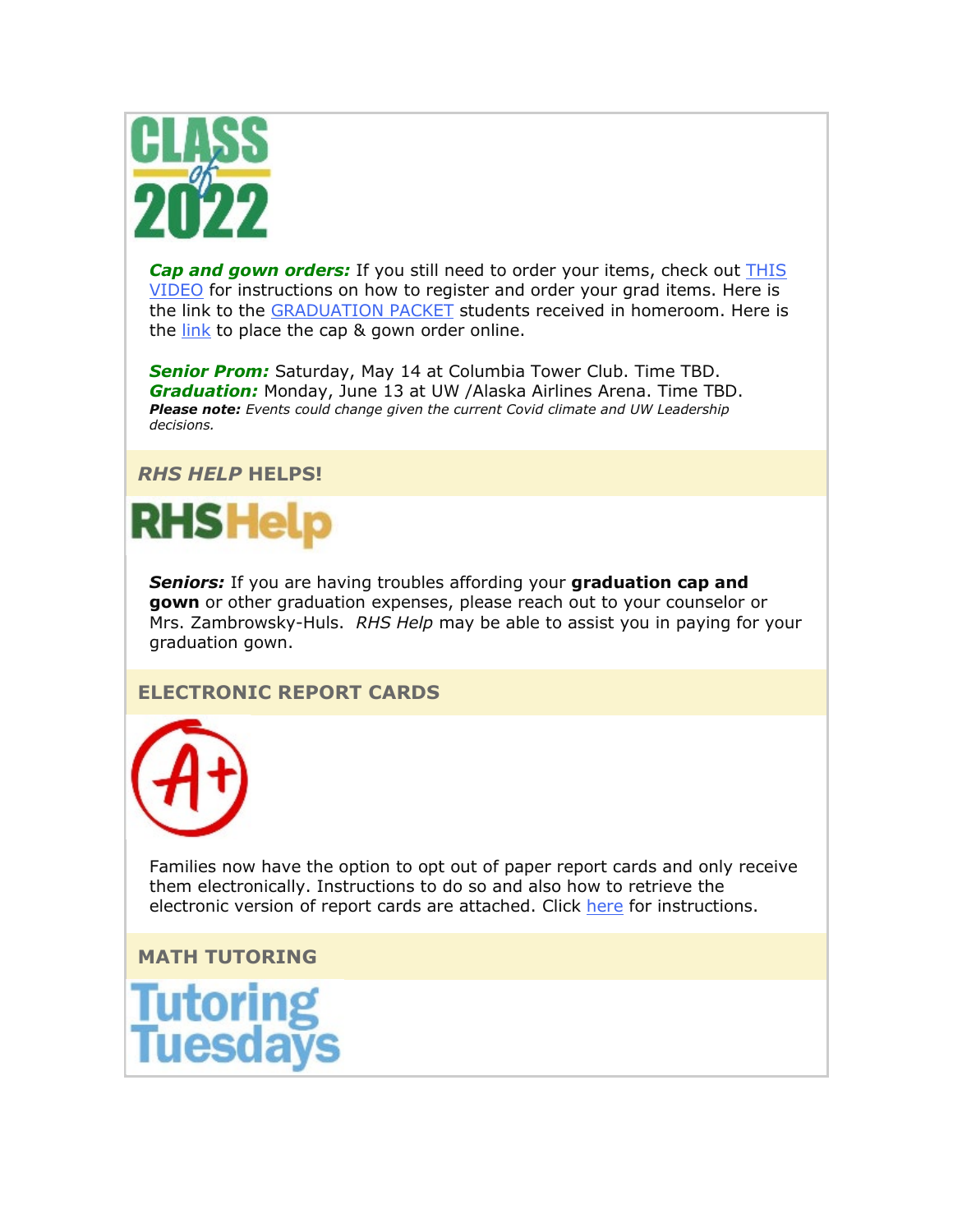#### **Tuesday Math Tutoring has starting up again!**

Drop in and get some help with your Algebra 1, Algebra 2, or Geometry homework during the second semester every Tuesday in room C210. Tutors, please sign up on the sheet in C210.

### **CREATIVE WRITING CLUB**

THE CREATIVE WRITING CONTEST IS BACK!

Participate to become the RHS 2022 Monarch Writer with an exclusive section in Vol.4 of the Mustang Review. **Submit a work of fiction or nonfiction of up to 2,500 words, three poems totaling no more than 4 pages, OR a work of flash fiction of up to 700 words.** Illustrations drawn by the student author are acceptable; however, only literary content is judged. Again, a student is given only **ONE ENTRY**, and the entry must be the original work of that student. Group entries are not permitted. For more info, check out this [flyer!](https://nam02.safelinks.protection.outlook.com/?url=http%3A%2F%2Flink.email.dynect.net%2Flink.php%3FDynEngagement%3Dtrue%26H%3De%252BlHqQR4V3v4VMvJ3m0NDL9Oyn7EjMegyw%252Bn2w4NNScdI7r2YcSRy2YdWdBdlvVoZRf4TXbw4L7LOlkoByYYHYkaVzl64XmH55G6VMz76DuJzEYB9brhAw%253D%253D%26G%3D0%26R%3Dhttps%253A%252F%252FSMPJGYZTANA.hatchbuck.com%252FTrackLinkClick%253FID2%253DA2MnF_ryuSvqpEHYhgIhGOv2WjSt1_E-oqLWfafm0xccL7-5AA4AUtb3C4WeXGbp0%26I%3D20220225232215.000000ace0ae%2540smtp-ad2-50-phx%26X%3DMHwxMjY0OTIyOjI1MDE5MjY2NTU7MXwxMjY0OTIzOjE5NzE4OTE5Mjs%253D%26V%3D3%26S%3D5ZKGpK5J2vMTWDN-fvKuEyj8nOxOsJ8D2NsYhrEh-K8&data=04%7C01%7Cmwood%40lwsd.org%7C42e18cd879474e61e2c408d9f8b5a9be%7C1fd4673fdf9646218638a1d88c4c85d7%7C0%7C0%7C637814281399590135%7CUnknown%7CTWFpbGZsb3d8eyJWIjoiMC4wLjAwMDAiLCJQIjoiV2luMzIiLCJBTiI6Ik1haWwiLCJXVCI6Mn0%3D%7C3000&sdata=nRbjpf1P%2BnHcpQzqo3yD7BLAHMwkLFwPl7iYggIJKH4%3D&reserved=0)

All entries should be submitted [here](https://nam02.safelinks.protection.outlook.com/?url=http%3A%2F%2Flink.email.dynect.net%2Flink.php%3FDynEngagement%3Dtrue%26H%3De%252BlHqQR4V3v4VMvJ3m0NDL9Oyn7EjMegyw%252Bn2w4NNScdI7r2YcSRy2YdWdBdlvVoZRf4TXbw4L7LOlkoByYYHYkaVzl64XmH55G6VMz76DuJzEYB9brhAw%253D%253D%26G%3D0%26R%3Dhttps%253A%252F%252FSMPJGYZTANA.hatchbuck.com%252FTrackLinkClick%253FID2%253DVVo5FdS3lNNzIiJv4AhOQWvvZduoWjHIrEAXlfIT8ef7IRm8zBYD5Alf-KHpFJ6n0%26I%3D20220225232215.000000ace0ae%2540smtp-ad2-50-phx%26X%3DMHwxMjY0OTIyOjI1MDE5MjY2NTU7MXwxMjY0OTIzOjE5NzE4OTE5Mjs%253D%26V%3D3%26S%3DAxGrrlzKccyClHd-9Gk0Zl1PnP7MJN8zQovXlVo86aQ&data=04%7C01%7Cmwood%40lwsd.org%7C42e18cd879474e61e2c408d9f8b5a9be%7C1fd4673fdf9646218638a1d88c4c85d7%7C0%7C0%7C637814281399590135%7CUnknown%7CTWFpbGZsb3d8eyJWIjoiMC4wLjAwMDAiLCJQIjoiV2luMzIiLCJBTiI6Ik1haWwiLCJXVCI6Mn0%3D%7C3000&sdata=W012xxogie765Iz3X%2F6gYt21X19U1LVmYe5ZZ6GlYcI%3D&reserved=0) as a PDF or Word Doc by **11:59 pm on**  March 12. Contact [s-shlim@lwsd.org](mailto:s-shlim@lwsd.org) or [s-phchaban@lwsd.org](mailto:s-phchaban@lwsd.org) with any questions.

## **REPORTING COVID**

VID-19

**How to report that your student is COVID Positive:** Call or email the attendance office AND [complete this form](https://nam02.safelinks.protection.outlook.com/?url=http%3A%2F%2Flink.email.dynect.net%2Flink.php%3FDynEngagement%3Dtrue%26H%3De%252BlHqQR4V3v4VMvJ3m0NDL9Oyn7EjMegyw%252Bn2w4NNScdI7r2YcSRy2YdWdBdlvVoZRf4TXbw4L7LOlkoByYYHYkaVzl64XmH55G6VMz76DuJzEYB9brhAw%253D%253D%26G%3D0%26R%3Dhttps%253A%252F%252FSMPJGYZTANA.hatchbuck.com%252FTrackLinkClick%253FID2%253D-kogyUWL383UerNoy7lq-BTkHbiz86NXJyUPq4BYE1bMYIrLU281wE98xhy1CQ6w0%26I%3D20220225232215.000000ace0ae%2540smtp-ad2-50-phx%26X%3DMHwxMjY0OTIyOjI1MDE5MjY2NTU7MXwxMjY0OTIzOjE5NzE4OTE5Mjs%253D%26V%3D3%26S%3DwSSj0ZAzyPheKi8EtmY16TC6l0EXa8QcpEQEuvqiyYw&data=04%7C01%7Cmwood%40lwsd.org%7C42e18cd879474e61e2c408d9f8b5a9be%7C1fd4673fdf9646218638a1d88c4c85d7%7C0%7C0%7C637814281399590135%7CUnknown%7CTWFpbGZsb3d8eyJWIjoiMC4wLjAwMDAiLCJQIjoiV2luMzIiLCJBTiI6Ik1haWwiLCJXVCI6Mn0%3D%7C3000&sdata=7cf97%2BLgHhOisxS8dxUOLiQpPW6WNXvKSSB4%2BNvTkxA%3D&reserved=0)[.](https://nam02.safelinks.protection.outlook.com/?url=http%3A%2F%2Flink.email.dynect.net%2Flink.php%3FDynEngagement%3Dtrue%26H%3De%252BlHqQR4V3v4VMvJ3m0NDL9Oyn7EjMegyw%252Bn2w4NNScdI7r2YcSRy2YdWdBdlvVoZRf4TXbw4L7LOlkoByYYHYkaVzl64XmH55G6VMz76DuJzEYB9brhAw%253D%253D%26G%3D0%26R%3Dhttps%253A%252F%252FSMPJGYZTANA.hatchbuck.com%252FTrackLinkClick%253FID2%253DYyBc4Pn4G2s5Z7275WbB7b4nY6HNa1q7qtcmUj0W3Vi4_tuiRils9KbuogY18Iw70%26I%3D20220225232215.000000ace0ae%2540smtp-ad2-50-phx%26X%3DMHwxMjY0OTIyOjI1MDE5MjY2NTU7MXwxMjY0OTIzOjE5NzE4OTE5Mjs%253D%26V%3D3%26S%3DA3Di6XW_aHf_xaKqhWi_G_DgDa-aoSfYHoNBu6pkdVw&data=04%7C01%7Cmwood%40lwsd.org%7C42e18cd879474e61e2c408d9f8b5a9be%7C1fd4673fdf9646218638a1d88c4c85d7%7C0%7C0%7C637814281399590135%7CUnknown%7CTWFpbGZsb3d8eyJWIjoiMC4wLjAwMDAiLCJQIjoiV2luMzIiLCJBTiI6Ik1haWwiLCJXVCI6Mn0%3D%7C3000&sdata=hmnMh6f%2F9Ab9k%2F969itp97fyvs4feb5zVdop8iCcd%2Bg%3D&reserved=0) Attendance email: [rhsattend@lwsd.org](mailto:rhsattend@lwsd.org) Attendance phone: 425-936-1810

The form will provide us with all the information that we need to be able to determine a return date and contact trace. Thank you for your partnership.

## **COVID PARTNERSHIP**

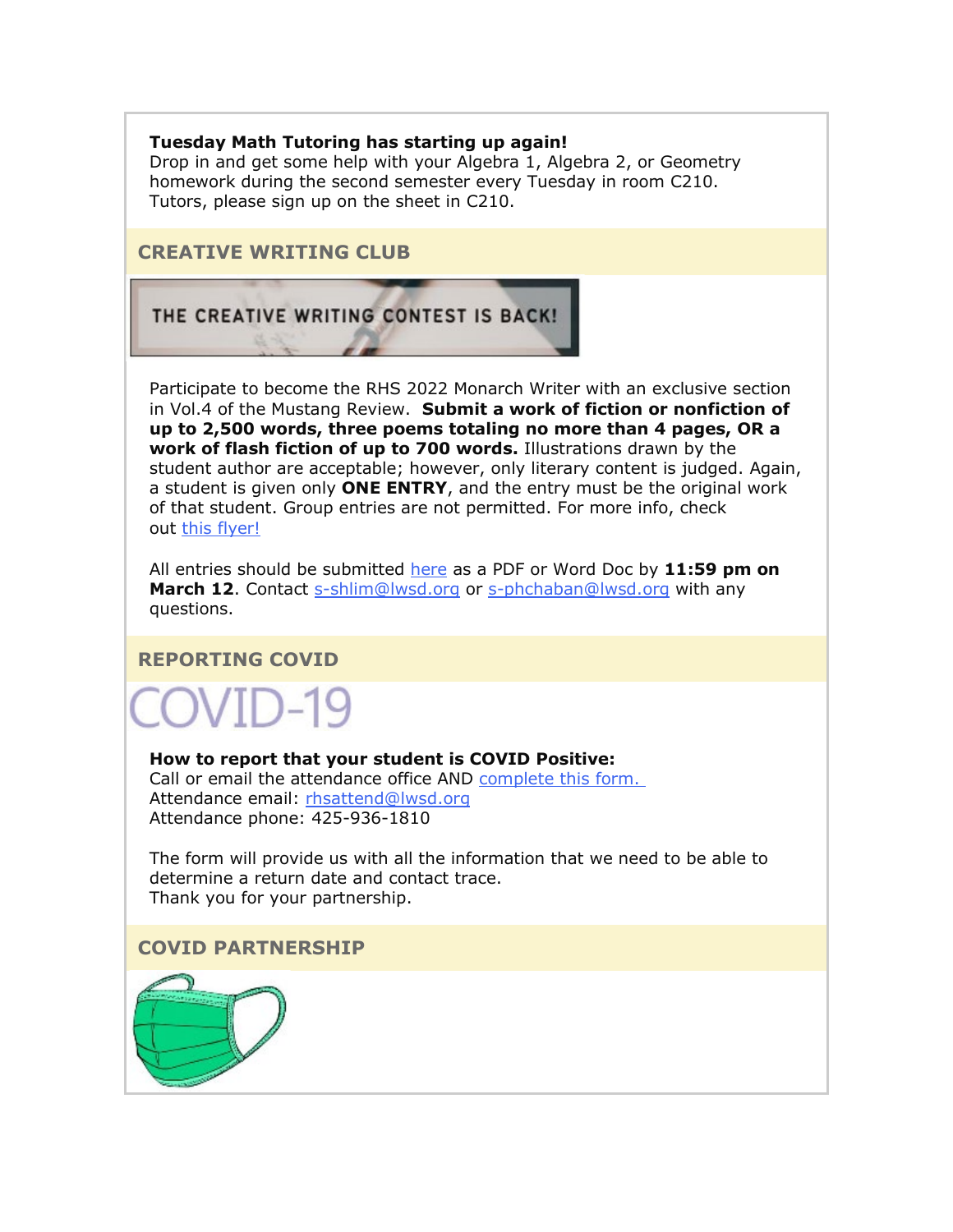As we face the current increase of Covid cases, we want to thank you for the continuing support of school safety processes. Please review the following with your child:

- 1. **Masking:** Make sure to wear a mask completely covering the nose and mouth. When actively eating or drinking, minimize time with mask off. Refrain from eating candy on sticks or other food items that might prevent safe and appropriate mask wearing.
- 2. **Social distancing:** There are many spaces available for lunch throughout the building and outside. Keep as much distance as possible while eating with others. When not eating, make sure that you are masked.
- 3. **Good hygiene:** Wash hands frequently. Use hand sanitizer. Refrain from sharing drinks. Maintain distance in restrooms while waiting to use a stall. All stalls are designed for individual use. Refrain from eating or drinking in restrooms.

Please do not send your child to school if they are experiencing any symptoms, have tested positive or have been identified as a close contact and are not fully vaccinated. In these instances, keep your child at home and contact the school via the attendance office. This will start the process for the school to be able to provide for further instructions for when it is okay to return to school.

We appreciate your patience and partnership during this challenging time.

## **LWSD COVID GUIDELINES**



*Mustang Families:* Please be aware of the current LWSD Sick Policy guidelines for students who are out of school for illness. We must follow these guidelines to ensure the health and safety of all our fellow Mustangs! *Please indicate "sick" or "medical" when calling Attendance* When you call or email the attendance line to notify us of your student's absence, please tell us if they are absent because they are **sick** due to cold/flu like symptoms. Or, if your student is missing school for an excused medical reason that is *not* due to being sick---such as doctor appointment or injury-- please specify that their absence is **medical** (not due to cold or flu like symptoms). Attendance: [rhsattend@lwsd.org](mailto:rhsattend@lwsd.org) or 425-936-1810.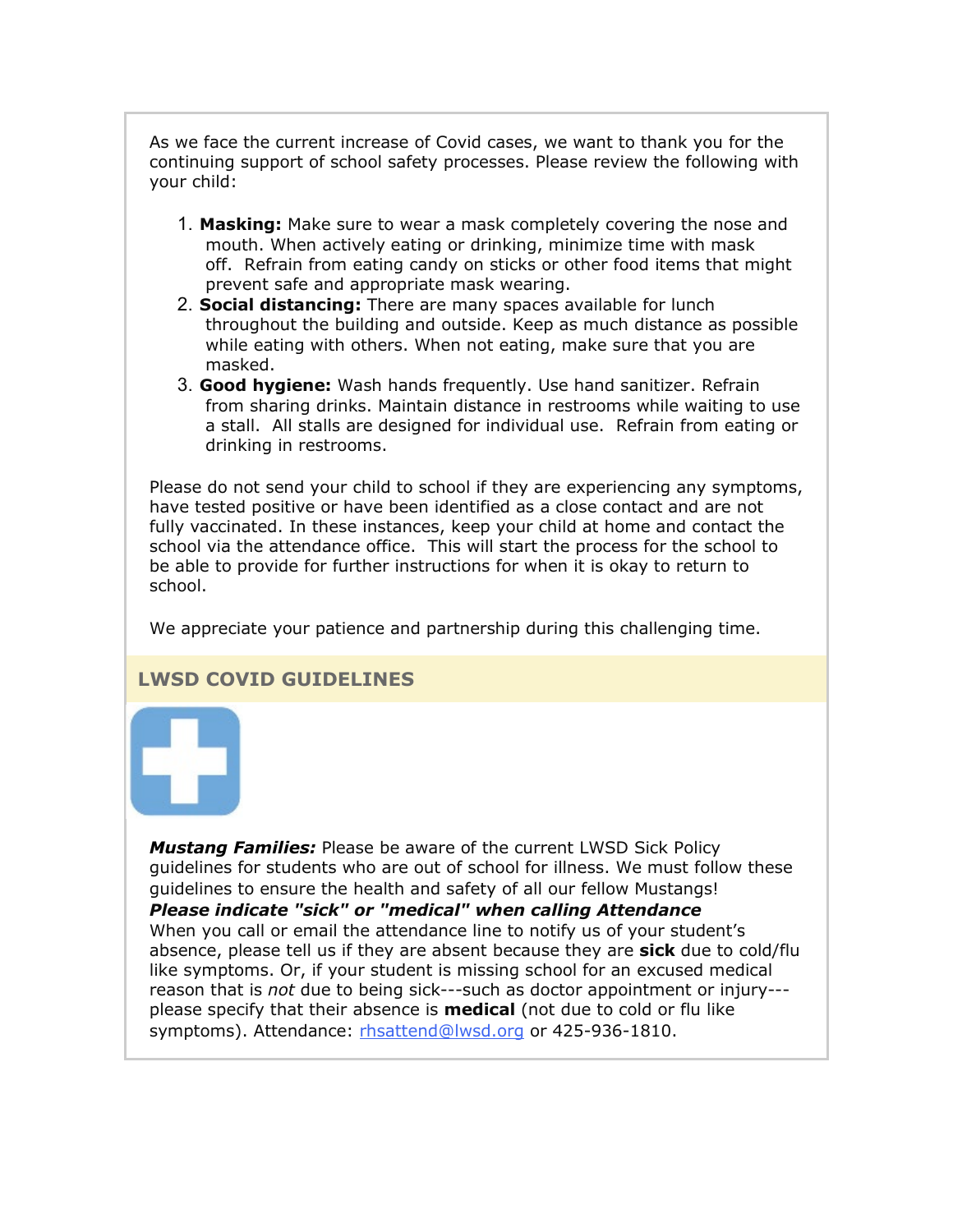|  | If your student is experiencing ANY cold or flu-like symptoms - Your student must stay home. |  |
|--|----------------------------------------------------------------------------------------------|--|
|--|----------------------------------------------------------------------------------------------|--|

| <b>Covid-Like Sick Symptoms</b>             | *Short Term Sick Symptoms   |  |
|---------------------------------------------|-----------------------------|--|
| Fever of 100.4 or above/Chills              | Sore Throat *               |  |
| Cough                                       | Congestion or Runny Nose *  |  |
| Shortness of Breath or Difficulty Breathing | Muscle Pain or Body Aches * |  |
| Loss of Taste or Smell                      | Fatigue <sup>*</sup>        |  |
|                                             | Diarrhea <sup>*</sup>       |  |
|                                             | Nausea or vomiting *        |  |
|                                             | Headache <sup>*</sup>       |  |

\*Or any other signs of new illness that are unrelated to a documented preexisting condition.

#### **Your student may return to school when:**

- 1. They have one \*Short Term symptom (does NOT include Covid-like symptoms) that resolves in less than 24 hours (no Covid testing required).
- 2. **OR** They have been isolating for 5 days, have had no fever for 24 hours, and symptoms are resolving. Upon returning, a well fitting mask must be worn for days 6-10.
- 3. **OR** To return prior to the end of a 5 day isolation, you will need to submit a negative COVID-19 test result (molecular or antigen), in addition to your symptoms resolving.

If your student has been absent due to sick symptoms and has results of their Covid test, please email test results to: Sindy Mencos at [smencos@lwsd.org.](mailto:smencos@lwsd.org)

## **RHS ATTENDANCE LINE**



#### **How to excuse your student when they are absent:**

Please email the attendance secretary at [rhsattend@lwsd.org](mailto:rhsattend@lwsd.org) or leave a message on the Attendance line 425 936-1810 whenever your student is absent or late.

#### **How to excuse your student for an early departure:**

Please email or call as soon as possible to excuse your student early for an appointment, or if they are leaving early due to an illness. The Attendance Secretary (Ms. Anderson) will send your student a dismissal slip so they may sign out in the Attendance Office and meet the parent outside.

**Important:** if you were marked absent or late by a teacher and would like to discuss this, please talk to the teacher that marked you absent or late---not the attendance office.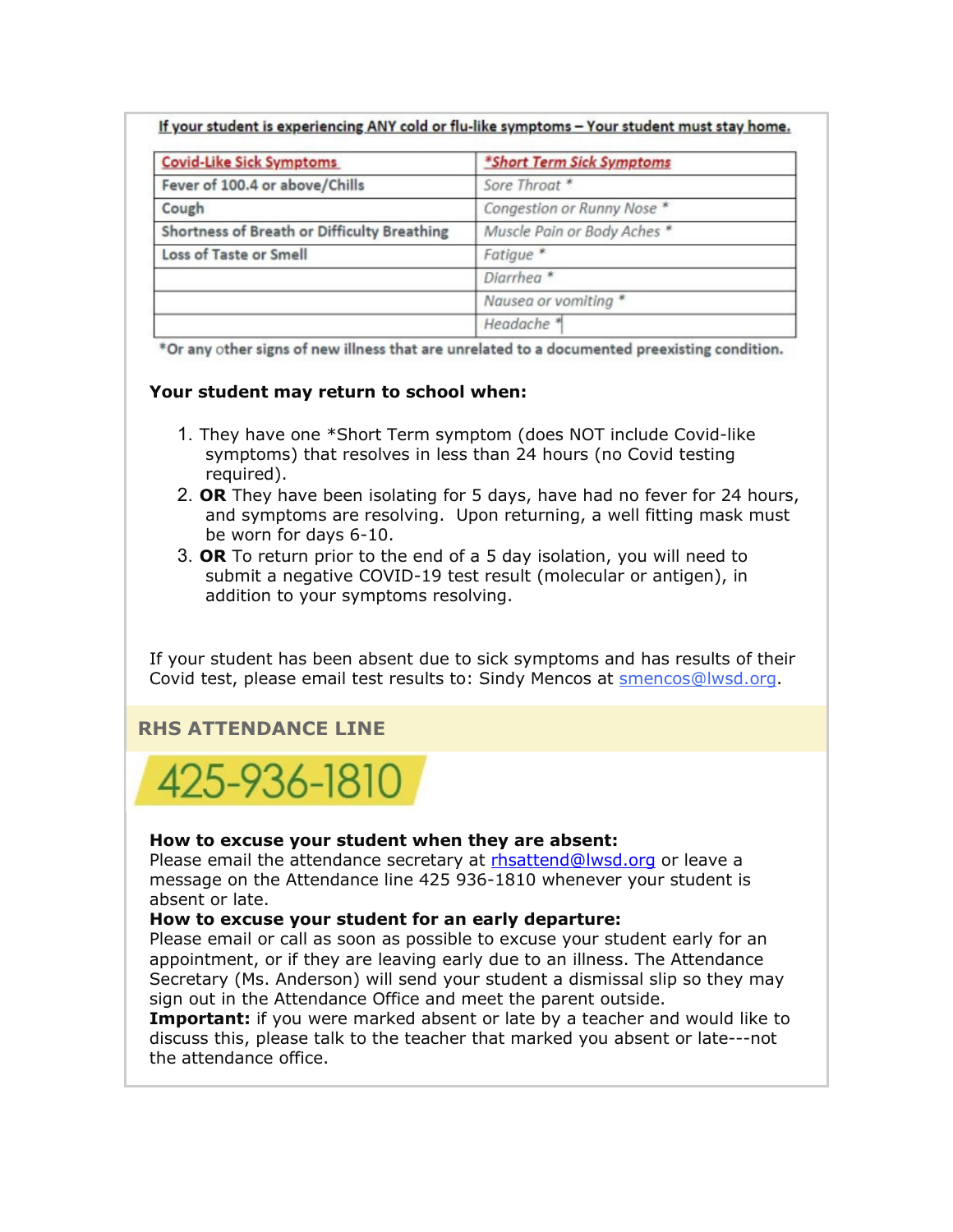- For more information about absences, late arrivals and early departures, click [here.](https://nam02.safelinks.protection.outlook.com/?url=http%3A%2F%2Flink.email.dynect.net%2Flink.php%3FDynEngagement%3Dtrue%26H%3De%252BlHqQR4V3v4VMvJ3m0NDL9Oyn7EjMegyw%252Bn2w4NNScdI7r2YcSRy2YdWdBdlvVoZRf4TXbw4L7LOlkoByYYHYkaVzl64XmH55G6VMz76DuJzEYB9brhAw%253D%253D%26G%3D0%26R%3Dhttps%253A%252F%252FSMPJGYZTANA.hatchbuck.com%252FTrackLinkClick%253FID2%253Du_ppIF8J5YLQc2N5YXVegvVNvxD37Bv-OSmt0Vgi_b-Fxb0FB7raXtDgYfBw1kWk0%26I%3D20220225232215.000000ace0ae%2540smtp-ad2-50-phx%26X%3DMHwxMjY0OTIyOjI1MDE5MjY2NTU7MXwxMjY0OTIzOjE5NzE4OTE5Mjs%253D%26V%3D3%26S%3Dj94vd6gw3M2ATy-uvdPNg7Ja1g2eOotq1fb211qEBqI&data=04%7C01%7Cmwood%40lwsd.org%7C42e18cd879474e61e2c408d9f8b5a9be%7C1fd4673fdf9646218638a1d88c4c85d7%7C0%7C0%7C637814281399590135%7CUnknown%7CTWFpbGZsb3d8eyJWIjoiMC4wLjAwMDAiLCJQIjoiV2luMzIiLCJBTiI6Ik1haWwiLCJXVCI6Mn0%3D%7C3000&sdata=sSQX5Td1X%2B00CzGT0rdJ%2BwXDM6V6%2BxpO5FkjkVDz9og%3D&reserved=0)
- Para obtener más información sobre ausencias, llegadas tardías y salidas anticipadas, haga clic [aquí.](https://nam02.safelinks.protection.outlook.com/?url=http%3A%2F%2Flink.email.dynect.net%2Flink.php%3FDynEngagement%3Dtrue%26H%3De%252BlHqQR4V3v4VMvJ3m0NDL9Oyn7EjMegyw%252Bn2w4NNScdI7r2YcSRy2YdWdBdlvVoZRf4TXbw4L7LOlkoByYYHYkaVzl64XmH55G6VMz76DuJzEYB9brhAw%253D%253D%26G%3D0%26R%3Dhttps%253A%252F%252FSMPJGYZTANA.hatchbuck.com%252FTrackLinkClick%253FID2%253Dv9IFu19oEUgtipQQnzN5E_LxDQ3_PQM6lw1djuj8alXHkpQdAhT3viCh-QRyEBi_0%26I%3D20220225232215.000000ace0ae%2540smtp-ad2-50-phx%26X%3DMHwxMjY0OTIyOjI1MDE5MjY2NTU7MXwxMjY0OTIzOjE5NzE4OTE5Mjs%253D%26V%3D3%26S%3D9bM8MoSnj8YfOKMD5AKdMm0boJsI3rOO-9a7C-YyN18&data=04%7C01%7Cmwood%40lwsd.org%7C42e18cd879474e61e2c408d9f8b5a9be%7C1fd4673fdf9646218638a1d88c4c85d7%7C0%7C0%7C637814281399746549%7CUnknown%7CTWFpbGZsb3d8eyJWIjoiMC4wLjAwMDAiLCJQIjoiV2luMzIiLCJBTiI6Ik1haWwiLCJXVCI6Mn0%3D%7C3000&sdata=ykg32%2FkjYs%2F1A0txiu0kjuS23HMQT5JZrtkgXQt9iW0%3D&reserved=0)

#### **COUNSELING APPOINTMENTS**



**Counselors are excited to meet with you!** Counselors are available for individual student/parent appointments. The appointment calendar on the RHS [Counseling website](https://nam02.safelinks.protection.outlook.com/?url=http%3A%2F%2Flink.email.dynect.net%2Flink.php%3FDynEngagement%3Dtrue%26H%3De%252BlHqQR4V3v4VMvJ3m0NDL9Oyn7EjMegyw%252Bn2w4NNScdI7r2YcSRy2YdWdBdlvVoZRf4TXbw4L7LOlkoByYYHYkaVzl64XmH55G6VMz76DuJzEYB9brhAw%253D%253D%26G%3D0%26R%3Dhttps%253A%252F%252FSMPJGYZTANA.hatchbuck.com%252FTrackLinkClick%253FID2%253DV_g0i1eXvTqrs9xaFURD-C-mkEnkiBClHLxX6w4rNl-OiXzJyfYkxQBjXr6Rmqgg0%26I%3D20220225232215.000000ace0ae%2540smtp-ad2-50-phx%26X%3DMHwxMjY0OTIyOjI1MDE5MjY2NTU7MXwxMjY0OTIzOjE5NzE4OTE5Mjs%253D%26V%3D3%26S%3DlzURw7Jc7vMCbBWeHxeXgEZ_32PIOztr1MEu6nHA0lo&data=04%7C01%7Cmwood%40lwsd.org%7C42e18cd879474e61e2c408d9f8b5a9be%7C1fd4673fdf9646218638a1d88c4c85d7%7C0%7C0%7C637814281399746549%7CUnknown%7CTWFpbGZsb3d8eyJWIjoiMC4wLjAwMDAiLCJQIjoiV2luMzIiLCJBTiI6Ik1haWwiLCJXVCI6Mn0%3D%7C3000&sdata=OIBKuhJeUpu2QmfgAX%2F7weGO%2BOJWYCjsK2Zjbum%2B9oY%3D&reserved=0) is now open for students/parents to schedule a meeting.

#### **Counselor Caseloads:**

**A-C:** Katie Keller [kkeller@lwsd.org](mailto:kkeller@lwsd.org) **A-CA (12th & RS):** Nikole Lalas [nlalas@lwsd.org](mailto:nlalas@lwsd.org) **CE-GARC:** Lindsey Hanson [lihanson@lwsd.org](mailto:lihanson@lwsd.org) **GARD-KAS:** Sarah Gray [sgray@lwsd.org](mailto:sgray@lwsd.org) **KAT-LEA & VIM-Z:** Micaela Crapo [mcrapo@lwsd.org](mailto:mcrapo@lwsd.org) **LEB-MAZ:** Katie Bunyard [kbunyard@lwsd.org](mailto:Kbunyard@lwsd.org) **MC-RAJ:** Ellen Zambrowsky-Huls [ezambrowsky-huls@lwsd.org](mailto:Ezambrowsky-huls@lwsd.org) **RAK-SUG:** Derik Detweiler [ddetweiler@lwsd.org](mailto:ddetweiler@lwsd.org) **SUH-VIL:** Justine Oshiro [joshiro@lwsd.org](mailto:joshiro@lwsd.org)

## **COLLEGE & CAREER CENTER NEWS**

COLLEGE & **CAREER CENTER** 

**Live Wednesday (2 Sessions!)**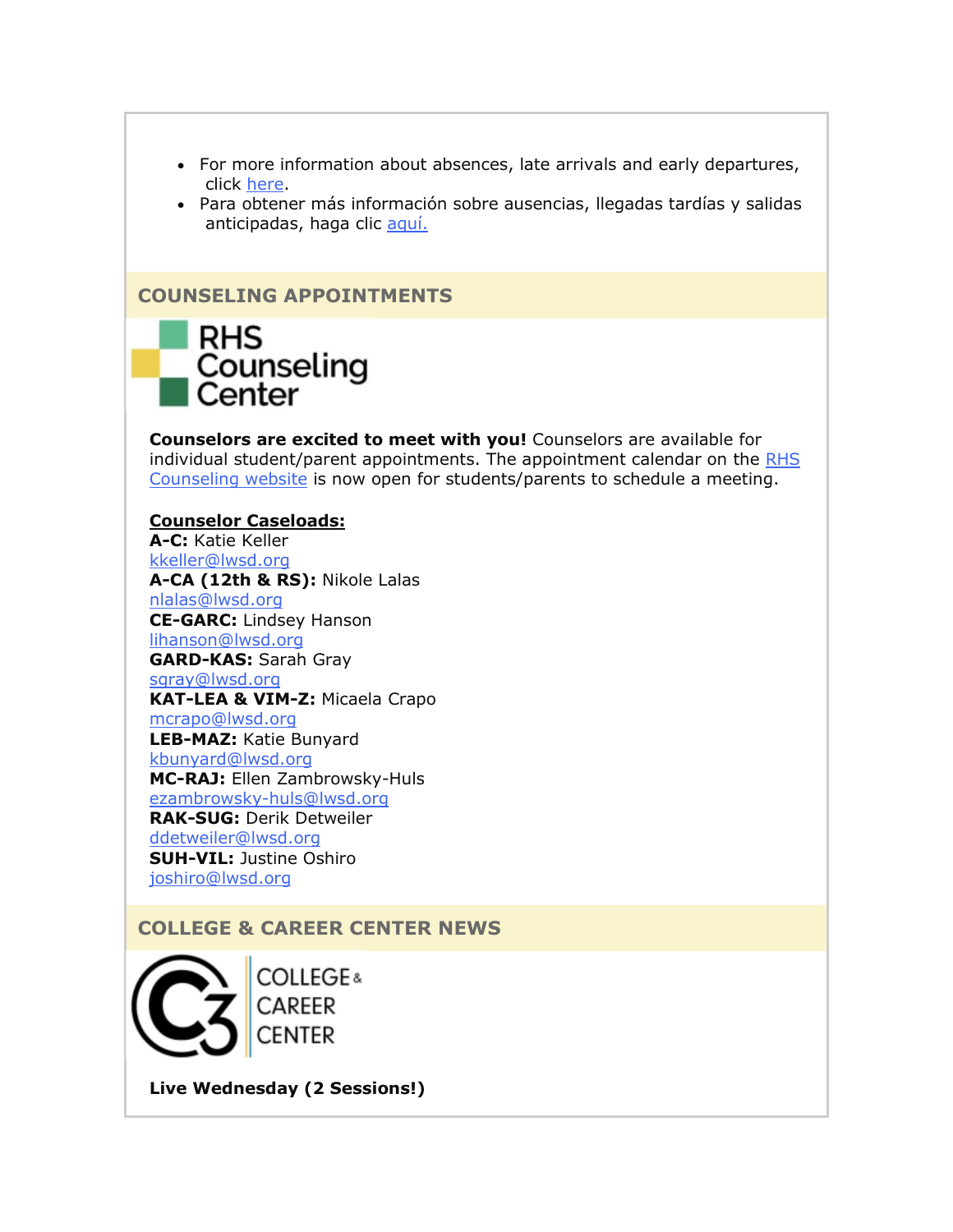Click [here](https://nam02.safelinks.protection.outlook.com/?url=http%3A%2F%2Flink.email.dynect.net%2Flink.php%3FDynEngagement%3Dtrue%26H%3De%252BlHqQR4V3v4VMvJ3m0NDL9Oyn7EjMegyw%252Bn2w4NNScdI7r2YcSRy2YdWdBdlvVoZRf4TXbw4L7LOlkoByYYHYkaVzl64XmH55G6VMz76DuJzEYB9brhAw%253D%253D%26G%3D0%26R%3Dhttps%253A%252F%252FSMPJGYZTANA.hatchbuck.com%252FTrackLinkClick%253FID2%253DdFcxf0luwvm0jEH4x6Xg8TdF1JhFFnKa0Qasc2za3h_W33ZIQBSAveh7v3n188rF0%26I%3D20220225232215.000000ace0ae%2540smtp-ad2-50-phx%26X%3DMHwxMjY0OTIyOjI1MDE5MjY2NTU7MXwxMjY0OTIzOjE5NzE4OTE5Mjs%253D%26V%3D3%26S%3DjOXPVRiivxm_910ODNhhUPIGhhCamhZCUMoIXfbO4ws&data=04%7C01%7Cmwood%40lwsd.org%7C42e18cd879474e61e2c408d9f8b5a9be%7C1fd4673fdf9646218638a1d88c4c85d7%7C0%7C0%7C637814281399746549%7CUnknown%7CTWFpbGZsb3d8eyJWIjoiMC4wLjAwMDAiLCJQIjoiV2luMzIiLCJBTiI6Ik1haWwiLCJXVCI6Mn0%3D%7C3000&sdata=ZAQn4dW3TF6eL%2BcM5KMMWTUBlqa4ggF43cVOL%2BeXZKE%3D&reserved=0) for Live Wednesday events and the links to join these LIVE Virtual event to learn more about engineering and computer science/informatics careers.

| <b>Lake Washington School District</b>                                                                                                   |                                                                                  |  |
|------------------------------------------------------------------------------------------------------------------------------------------|----------------------------------------------------------------------------------|--|
| <b>LIVE WEDNESDAY</b><br><b>College and Career Virtual Event Series</b><br><b>Engineering</b><br>March 2, 1:30 pm                        |                                                                                  |  |
| SPACEX                                                                                                                                   | <b>ARMOR HARRIS</b><br><b>SPACEX</b><br><b>Satellite Engineering</b><br>Director |  |
| amazon<br>NORTHROP-<br>GRUMMAN                                                                                                           | LOAN T. LE, PHD<br><b>AMAZON</b><br><b>Technical Transformation</b><br>Manager   |  |
|                                                                                                                                          | <b>Lake Washington School District</b>                                           |  |
| <b>LIVE WEDNESDAY</b><br><b>College and Career Virtual Event Series</b><br><b>Computer Science &amp; Informatics</b><br>March 2, 2:30 pm |                                                                                  |  |
| Google                                                                                                                                   | <b>JOEL SYTSMA</b><br><b>GOOGLE</b><br><b>UX Researcher</b>                      |  |
| Microsoft                                                                                                                                | <b>CHRIS CALLAHAN</b><br><b>MICROSOFT</b><br><b>Software Engineer</b>            |  |
| salesforce                                                                                                                               | <b>KARLA WAGNER</b><br><b>SALESFORCE</b><br><b>Globalization Engineer</b>        |  |
|                                                                                                                                          | <b>College Bound Resigning</b>                                                   |  |
| and Information Virtual Event                                                                                                            |                                                                                  |  |
| Wednesday, March 30, 2022, 6 to 7 pm                                                                                                     |                                                                                  |  |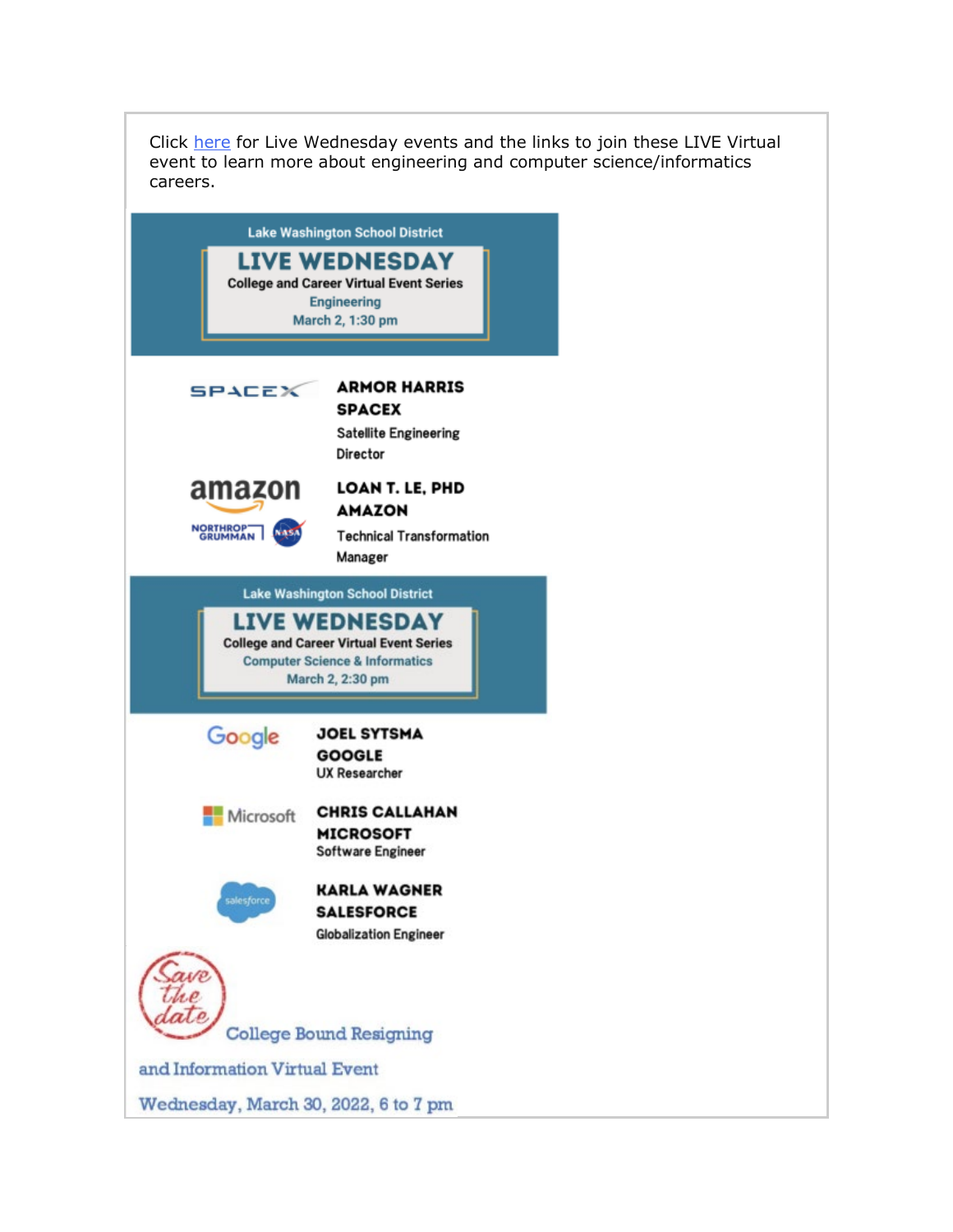

**What's your DREAM JOB?** Get to know your strengths, yourself, and your options. Find out at no cost and no commitment. Take the ASVAB test on March 17, 2022 @7:30 am (plan on 3 hours for this assessment) in RHS Library. Sign up [HERE!](https://nam02.safelinks.protection.outlook.com/?url=http%3A%2F%2Flink.email.dynect.net%2Flink.php%3FDynEngagement%3Dtrue%26H%3De%252BlHqQR4V3v4VMvJ3m0NDL9Oyn7EjMegyw%252Bn2w4NNScdI7r2YcSRy2YdWdBdlvVoZRf4TXbw4L7LOlkoByYYHYkaVzl64XmH55G6VMz76DuJzEYB9brhAw%253D%253D%26G%3D0%26R%3Dhttps%253A%252F%252FSMPJGYZTANA.hatchbuck.com%252FTrackLinkClick%253FID2%253DjkI_79SudWtAyRsr2f0DMLjyvueoXHgvKEnv0vBhZuoSsx6_hBy-dFgO0JPA16-40%26I%3D20220225232215.000000ace0ae%2540smtp-ad2-50-phx%26X%3DMHwxMjY0OTIyOjI1MDE5MjY2NTU7MXwxMjY0OTIzOjE5NzE4OTE5Mjs%253D%26V%3D3%26S%3DHS--woiPKBmd9BsOYdbtXfZqfsNnh12YiXltdwsofKI&data=04%7C01%7Cmwood%40lwsd.org%7C42e18cd879474e61e2c408d9f8b5a9be%7C1fd4673fdf9646218638a1d88c4c85d7%7C0%7C0%7C637814281399746549%7CUnknown%7CTWFpbGZsb3d8eyJWIjoiMC4wLjAwMDAiLCJQIjoiV2luMzIiLCJBTiI6Ik1haWwiLCJXVCI6Mn0%3D%7C3000&sdata=sZiZFPxp1MLnGoPKWhm8ZwEvAm%2BQ6qFlgMoq7XFhVkc%3D&reserved=0)



PREPARATORY **COLLEGE & CAREER EDUCATION** for

**High School Students** 

**WANIC Skill Center** 2022-2023

#### **WANIC Enrollment for Full Year 2022-23 is now open!**

For more information on Full Year Skill Center Programs for 2022-23: [Full Year Course Catalog -](https://nam02.safelinks.protection.outlook.com/?url=http%3A%2F%2Flink.email.dynect.net%2Flink.php%3FDynEngagement%3Dtrue%26H%3De%252BlHqQR4V3v4VMvJ3m0NDL9Oyn7EjMegyw%252Bn2w4NNScdI7r2YcSRy2YdWdBdlvVoZRf4TXbw4L7LOlkoByYYHYkaVzl64XmH55G6VMz76DuJzEYB9brhAw%253D%253D%26G%3D0%26R%3Dhttps%253A%252F%252FSMPJGYZTANA.hatchbuck.com%252FTrackLinkClick%253FID2%253D-UoLUBO10wZozi40vdDyas1oELeowOp2faJxD0oWQFrVvodnmboPTkzBP9quMoxp0%26I%3D20220225232215.000000ace0ae%2540smtp-ad2-50-phx%26X%3DMHwxMjY0OTIyOjI1MDE5MjY2NTU7MXwxMjY0OTIzOjE5NzE4OTE5Mjs%253D%26V%3D3%26S%3D47wb2wD2cMc7un8zMMOwEHYRZ3fecGUy5jUivD5l5p0&data=04%7C01%7Cmwood%40lwsd.org%7C42e18cd879474e61e2c408d9f8b5a9be%7C1fd4673fdf9646218638a1d88c4c85d7%7C0%7C0%7C637814281399746549%7CUnknown%7CTWFpbGZsb3d8eyJWIjoiMC4wLjAwMDAiLCJQIjoiV2luMzIiLCJBTiI6Ik1haWwiLCJXVCI6Mn0%3D%7C3000&sdata=Vpzf3VieDXy%2FGNayoam5wEbs7CAYSbnbXpU1LnLFCiw%3D&reserved=0) WANIC High School For instructions and to apply for the 2022-23 Full Year: Register Here - [WANIC High School](https://nam02.safelinks.protection.outlook.com/?url=http%3A%2F%2Flink.email.dynect.net%2Flink.php%3FDynEngagement%3Dtrue%26H%3De%252BlHqQR4V3v4VMvJ3m0NDL9Oyn7EjMegyw%252Bn2w4NNScdI7r2YcSRy2YdWdBdlvVoZRf4TXbw4L7LOlkoByYYHYkaVzl64XmH55G6VMz76DuJzEYB9brhAw%253D%253D%26G%3D0%26R%3Dhttps%253A%252F%252FSMPJGYZTANA.hatchbuck.com%252FTrackLinkClick%253FID2%253DCboBODf2tYe03em5wgssvPf1VyxHqB8PxFXmsVKGHVQh0kCXBEL_b3POsdFfJCvJ0%26I%3D20220225232215.000000ace0ae%2540smtp-ad2-50-phx%26X%3DMHwxMjY0OTIyOjI1MDE5MjY2NTU7MXwxMjY0OTIzOjE5NzE4OTE5Mjs%253D%26V%3D3%26S%3D6LsFZVwKVHAHfCkZl_owH3Ep9k0Bruk7wX1UKciEpSI&data=04%7C01%7Cmwood%40lwsd.org%7C42e18cd879474e61e2c408d9f8b5a9be%7C1fd4673fdf9646218638a1d88c4c85d7%7C0%7C0%7C637814281399746549%7CUnknown%7CTWFpbGZsb3d8eyJWIjoiMC4wLjAwMDAiLCJQIjoiV2luMzIiLCJBTiI6Ik1haWwiLCJXVCI6Mn0%3D%7C3000&sdata=dtWxdwoBtOxg8heRJEp%2BmJkM3vqCB1TXBOLkajyAzyk%3D&reserved=0) Please read through the instructions carefully before starting your application. If you have any questions, please contact [Mrs. Wu](mailto:rwu@lwsd.org) or WANIC at [wanic@lwsd.org](mailto:wanic@lwsd.org) or 425-739-8400.

## *SCHOLARSHIPS*

**PTSA Council 2022 Scholarships:** Deadline March 25, 2022 For information: [Council 2022 Scholarships–](https://nam02.safelinks.protection.outlook.com/?url=http%3A%2F%2Flink.email.dynect.net%2Flink.php%3FDynEngagement%3Dtrue%26H%3De%252BlHqQR4V3v4VMvJ3m0NDL9Oyn7EjMegyw%252Bn2w4NNScdI7r2YcSRy2YdWdBdlvVoZRf4TXbw4L7LOlkoByYYHYkaVzl64XmH55G6VMz76DuJzEYB9brhAw%253D%253D%26G%3D0%26R%3Dhttps%253A%252F%252FSMPJGYZTANA.hatchbuck.com%252FTrackLinkClick%253FID2%253D5fmUfNDA5ns5CjXy1J-hVPn3FT8m4Wab9uRvh3WDPZJhTVAhXvqMs32roTBMR20A0%26I%3D20220225232215.000000ace0ae%2540smtp-ad2-50-phx%26X%3DMHwxMjY0OTIyOjI1MDE5MjY2NTU7MXwxMjY0OTIzOjE5NzE4OTE5Mjs%253D%26V%3D3%26S%3DfNhz89Fm6R7BlOagRcAjBcmly3OJ4-wPgZjWCdkDta4&data=04%7C01%7Cmwood%40lwsd.org%7C42e18cd879474e61e2c408d9f8b5a9be%7C1fd4673fdf9646218638a1d88c4c85d7%7C0%7C0%7C637814281399746549%7CUnknown%7CTWFpbGZsb3d8eyJWIjoiMC4wLjAwMDAiLCJQIjoiV2luMzIiLCJBTiI6Ik1haWwiLCJXVCI6Mn0%3D%7C3000&sdata=uHJPHKFSMTRCUsIYg%2BqtnaCf0MP3xj4c%2BuBzgvNlyho%3D&reserved=0) LWPTSA Council

[Atsuhiko Tateuchi Memorial Scholarship -](https://nam02.safelinks.protection.outlook.com/?url=http%3A%2F%2Flink.email.dynect.net%2Flink.php%3FDynEngagement%3Dtrue%26H%3De%252BlHqQR4V3v4VMvJ3m0NDL9Oyn7EjMegyw%252Bn2w4NNScdI7r2YcSRy2YdWdBdlvVoZRf4TXbw4L7LOlkoByYYHYkaVzl64XmH55G6VMz76DuJzEYB9brhAw%253D%253D%26G%3D0%26R%3Dhttps%253A%252F%252FSMPJGYZTANA.hatchbuck.com%252FTrackLinkClick%253FID2%253D0FzaVCfRVylBDERAN4kXJcQq7l07rpHAw6d8q2kWecAZjhv9oZHexmw-YBk9Lzql0%26I%3D20220225232215.000000ace0ae%2540smtp-ad2-50-phx%26X%3DMHwxMjY0OTIyOjI1MDE5MjY2NTU7MXwxMjY0OTIzOjE5NzE4OTE5Mjs%253D%26V%3D3%26S%3DHFI-LDgmI8zajtEyagRcoEUyU_p6dCYFG0TlEuD33GA&data=04%7C01%7Cmwood%40lwsd.org%7C42e18cd879474e61e2c408d9f8b5a9be%7C1fd4673fdf9646218638a1d88c4c85d7%7C0%7C0%7C637814281399746549%7CUnknown%7CTWFpbGZsb3d8eyJWIjoiMC4wLjAwMDAiLCJQIjoiV2luMzIiLCJBTiI6Ik1haWwiLCJXVCI6Mn0%3D%7C3000&sdata=KCfVl2go6SalhC7L%2BpWwIu2XZJD96BCB4SOADpPPrtY%3D&reserved=0) College and Grad programs \$5,000 Scholarship. Deadline: March 1, 2022

[Atsuhiko Tateuchi Memorial Scholarship -](https://nam02.safelinks.protection.outlook.com/?url=http%3A%2F%2Flink.email.dynect.net%2Flink.php%3FDynEngagement%3Dtrue%26H%3De%252BlHqQR4V3v4VMvJ3m0NDL9Oyn7EjMegyw%252Bn2w4NNScdI7r2YcSRy2YdWdBdlvVoZRf4TXbw4L7LOlkoByYYHYkaVzl64XmH55G6VMz76DuJzEYB9brhAw%253D%253D%26G%3D0%26R%3Dhttps%253A%252F%252FSMPJGYZTANA.hatchbuck.com%252FTrackLinkClick%253FID2%253DD7aW-GeU4M38LiMMsR_i0ZYXxhLCFicfvUHDRgFA2GeO4txz-AoQZmMUK3uzxvN40%26I%3D20220225232215.000000ace0ae%2540smtp-ad2-50-phx%26X%3DMHwxMjY0OTIyOjI1MDE5MjY2NTU7MXwxMjY0OTIzOjE5NzE4OTE5Mjs%253D%26V%3D3%26S%3DfNW7rnxHdpfpw3s148W5a3euImh12_qAeXT7eLPKrMo&data=04%7C01%7Cmwood%40lwsd.org%7C42e18cd879474e61e2c408d9f8b5a9be%7C1fd4673fdf9646218638a1d88c4c85d7%7C0%7C0%7C637814281399746549%7CUnknown%7CTWFpbGZsb3d8eyJWIjoiMC4wLjAwMDAiLCJQIjoiV2luMzIiLCJBTiI6Ik1haWwiLCJXVCI6Mn0%3D%7C3000&sdata=VRL7aPwdxuf8vBbdBVXzFON%2F56B7k28yCY1KOwCXXV4%3D&reserved=0) Vocational and Trade \$5,000 Scholarship. Deadline: March 1, 2022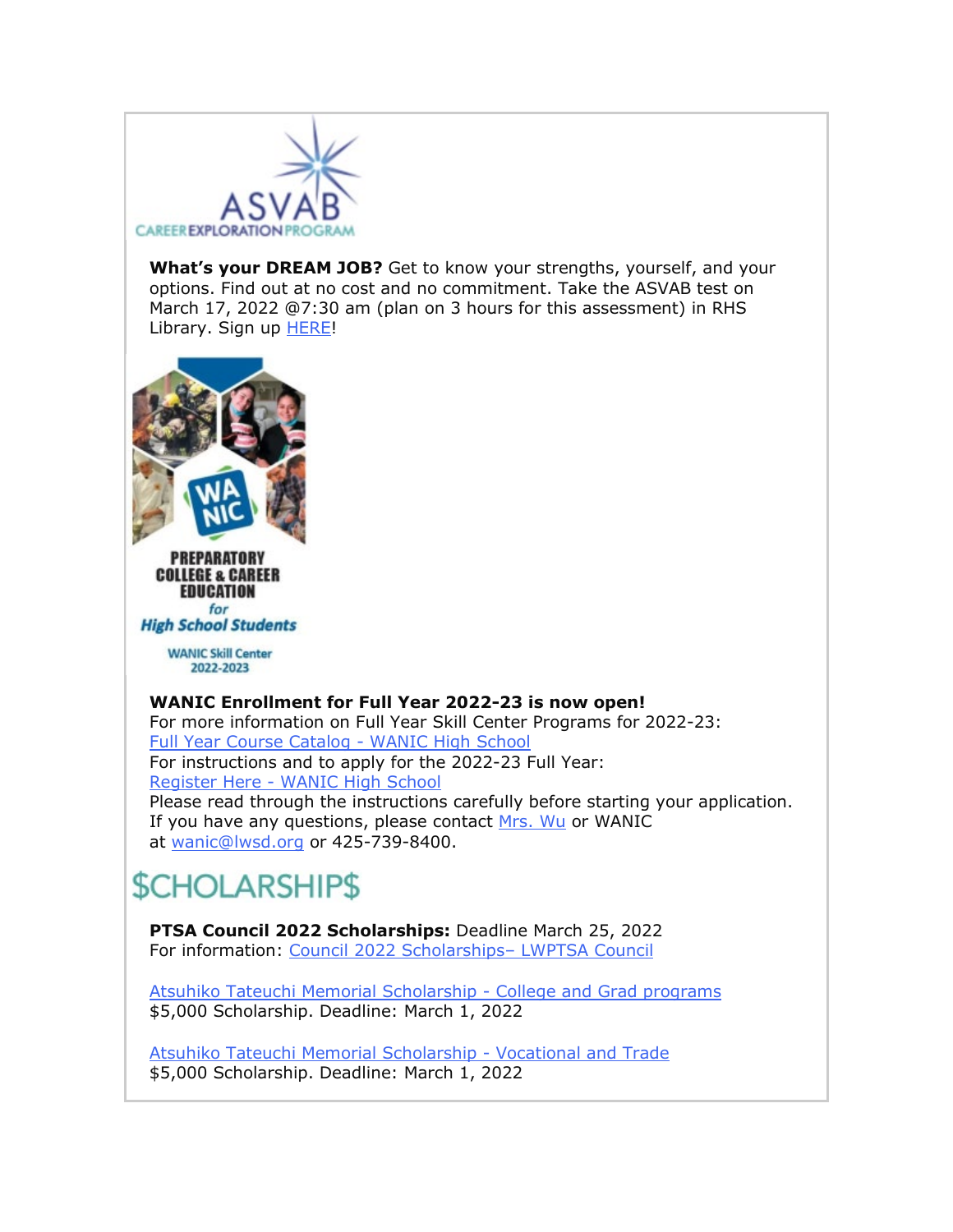**Redmond Rotary "Service Above Self" Scholarship is currently open** 

**and is posted in [Xello.](https://nam02.safelinks.protection.outlook.com/?url=http%3A%2F%2Flink.email.dynect.net%2Flink.php%3FDynEngagement%3Dtrue%26H%3De%252BlHqQR4V3v4VMvJ3m0NDL9Oyn7EjMegyw%252Bn2w4NNScdI7r2YcSRy2YdWdBdlvVoZRf4TXbw4L7LOlkoByYYHYkaVzl64XmH55G6VMz76DuJzEYB9brhAw%253D%253D%26G%3D0%26R%3Dhttps%253A%252F%252FSMPJGYZTANA.hatchbuck.com%252FTrackLinkClick%253FID2%253DlOut0khbQ1-nPGhUBVnYQC0Dh8q1Y6gxk_oVbUbbQ8AeQ4Z10PxL6tsadW0ZiN4g0%26I%3D20220225232215.000000ace0ae%2540smtp-ad2-50-phx%26X%3DMHwxMjY0OTIyOjI1MDE5MjY2NTU7MXwxMjY0OTIzOjE5NzE4OTE5Mjs%253D%26V%3D3%26S%3DPD54_vw-jHuP5bu2-I4QCcQY68jJszciYQyWTcy8Qdc&data=04%7C01%7Cmwood%40lwsd.org%7C42e18cd879474e61e2c408d9f8b5a9be%7C1fd4673fdf9646218638a1d88c4c85d7%7C0%7C0%7C637814281399746549%7CUnknown%7CTWFpbGZsb3d8eyJWIjoiMC4wLjAwMDAiLCJQIjoiV2luMzIiLCJBTiI6Ik1haWwiLCJXVCI6Mn0%3D%7C3000&sdata=Mbyzl6PpTMCleSh7XOV9yTZ1KCqRxNrILD0DrxMsGHg%3D&reserved=0)** The Redmond Rotary Club is proud to offer a \$4,000.00 scholarship to a deserving Redmond High School senior in the Lake Washington School District. [Applications](https://nam02.safelinks.protection.outlook.com/?url=http%3A%2F%2Flink.email.dynect.net%2Flink.php%3FDynEngagement%3Dtrue%26H%3De%252BlHqQR4V3v4VMvJ3m0NDL9Oyn7EjMegyw%252Bn2w4NNScdI7r2YcSRy2YdWdBdlvVoZRf4TXbw4L7LOlkoByYYHYkaVzl64XmH55G6VMz76DuJzEYB9brhAw%253D%253D%26G%3D0%26R%3Dhttps%253A%252F%252FSMPJGYZTANA.hatchbuck.com%252FTrackLinkClick%253FID2%253DMdbrJtplAevm5Zt6f21aUHaNljyOsRrk_Ec4gPKyqytsgvwtXF4DYsAF1BDMCrhT0%26I%3D20220225232215.000000ace0ae%2540smtp-ad2-50-phx%26X%3DMHwxMjY0OTIyOjI1MDE5MjY2NTU7MXwxMjY0OTIzOjE5NzE4OTE5Mjs%253D%26V%3D3%26S%3D2SaPescxfH_JF5ClD1mZB7VdWaU6uR_mhq0gxb0MouI&data=04%7C01%7Cmwood%40lwsd.org%7C42e18cd879474e61e2c408d9f8b5a9be%7C1fd4673fdf9646218638a1d88c4c85d7%7C0%7C0%7C637814281399746549%7CUnknown%7CTWFpbGZsb3d8eyJWIjoiMC4wLjAwMDAiLCJQIjoiV2luMzIiLCJBTiI6Ik1haWwiLCJXVCI6Mn0%3D%7C3000&sdata=TwgKabkiQiMGNwn68xBZM4KjhF7PD09j17yzNTeQj5w%3D&reserved=0) must be emailed to [Mrs. Wu](mailto:rwu@lwsd.org) no later than midnight on May 1, 2022. To be eligible, students must be enrolled in a college, university, apprenticeship, or technical training school for the fall of the year immediately following the award date.

**Seattle Foundation** hosts over 50 scholarships annually. Check it out: [Current Scholarships Page](https://nam02.safelinks.protection.outlook.com/?url=http%3A%2F%2Flink.email.dynect.net%2Flink.php%3FDynEngagement%3Dtrue%26H%3De%252BlHqQR4V3v4VMvJ3m0NDL9Oyn7EjMegyw%252Bn2w4NNScdI7r2YcSRy2YdWdBdlvVoZRf4TXbw4L7LOlkoByYYHYkaVzl64XmH55G6VMz76DuJzEYB9brhAw%253D%253D%26G%3D0%26R%3Dhttps%253A%252F%252FSMPJGYZTANA.hatchbuck.com%252FTrackLinkClick%253FID2%253DNtoaiWS9NWQy7BdPnydoYNbJmp2yDkj8C7zwqDrRyPGw7ZGyoyAxmqh53SgebDpN0%26I%3D20220225232215.000000ace0ae%2540smtp-ad2-50-phx%26X%3DMHwxMjY0OTIyOjI1MDE5MjY2NTU7MXwxMjY0OTIzOjE5NzE4OTE5Mjs%253D%26V%3D3%26S%3DcaS22Qm-LZ7cQ8RmkjpfsrKDOV-GQ_FpJR65-0vBm5c&data=04%7C01%7Cmwood%40lwsd.org%7C42e18cd879474e61e2c408d9f8b5a9be%7C1fd4673fdf9646218638a1d88c4c85d7%7C0%7C0%7C637814281399746549%7CUnknown%7CTWFpbGZsb3d8eyJWIjoiMC4wLjAwMDAiLCJQIjoiV2luMzIiLCJBTiI6Ik1haWwiLCJXVCI6Mn0%3D%7C3000&sdata=XUvI7P3nSB4LziIj3%2BDhoVtcMr1eqdbTtrWUUiy%2Be0g%3D&reserved=0)

**American Legion Auxiliary** (ALA) Scholarship Opportunities: [Our ALA Programs](https://nam02.safelinks.protection.outlook.com/?url=http%3A%2F%2Flink.email.dynect.net%2Flink.php%3FDynEngagement%3Dtrue%26H%3De%252BlHqQR4V3v4VMvJ3m0NDL9Oyn7EjMegyw%252Bn2w4NNScdI7r2YcSRy2YdWdBdlvVoZRf4TXbw4L7LOlkoByYYHYkaVzl64XmH55G6VMz76DuJzEYB9brhAw%253D%253D%26G%3D0%26R%3Dhttps%253A%252F%252FSMPJGYZTANA.hatchbuck.com%252FTrackLinkClick%253FID2%253D7XtIc10cFnn-zhmYi0YPfbtBHxMEE2DoVoDQ5JGMV2Epk_3vdUpKBdO-B0Q9fhia0%26I%3D20220225232215.000000ace0ae%2540smtp-ad2-50-phx%26X%3DMHwxMjY0OTIyOjI1MDE5MjY2NTU7MXwxMjY0OTIzOjE5NzE4OTE5Mjs%253D%26V%3D3%26S%3DJ5iQ7ngVGp1_3HYT7DV3Bd2zmPK9tBicfF2azqxGFCY&data=04%7C01%7Cmwood%40lwsd.org%7C42e18cd879474e61e2c408d9f8b5a9be%7C1fd4673fdf9646218638a1d88c4c85d7%7C0%7C0%7C637814281399746549%7CUnknown%7CTWFpbGZsb3d8eyJWIjoiMC4wLjAwMDAiLCJQIjoiV2luMzIiLCJBTiI6Ik1haWwiLCJXVCI6Mn0%3D%7C3000&sdata=bU54WIPMyQuuYniEWR%2FFH7bydUml0SvpqPcb8lrA1Xo%3D&reserved=0) *Deadline for all scholarships is March 1, 2022.*

#### **Garrett J. Goodchild Achievement Award**

Deadline to apply is March 11, 2022. \$2,500 per year, up to 4 years. A competitive scholarship in the state of Washington open to graduating seniors at Eastlake High School or Redmond High School who intends to enroll at any of the 10 independent colleges of Washington. For more information: [Garrett J. Goodchild Achievement Award](https://nam02.safelinks.protection.outlook.com/?url=http%3A%2F%2Flink.email.dynect.net%2Flink.php%3FDynEngagement%3Dtrue%26H%3De%252BlHqQR4V3v4VMvJ3m0NDL9Oyn7EjMegyw%252Bn2w4NNScdI7r2YcSRy2YdWdBdlvVoZRf4TXbw4L7LOlkoByYYHYkaVzl64XmH55G6VMz76DuJzEYB9brhAw%253D%253D%26G%3D0%26R%3Dhttps%253A%252F%252FSMPJGYZTANA.hatchbuck.com%252FTrackLinkClick%253FID2%253D24il87dE2UDRim-TsAI0BZhxKzh7QiSRP7NM-2DZuvqFGRpmHiILzDQvFW2J5qGW0%26I%3D20220225232215.000000ace0ae%2540smtp-ad2-50-phx%26X%3DMHwxMjY0OTIyOjI1MDE5MjY2NTU7MXwxMjY0OTIzOjE5NzE4OTE5Mjs%253D%26V%3D3%26S%3Dje3KUuvw7ps3lnX1UHTHy_X9MsLZy-9zRmhcGOf8zfk&data=04%7C01%7Cmwood%40lwsd.org%7C42e18cd879474e61e2c408d9f8b5a9be%7C1fd4673fdf9646218638a1d88c4c85d7%7C0%7C0%7C637814281399746549%7CUnknown%7CTWFpbGZsb3d8eyJWIjoiMC4wLjAwMDAiLCJQIjoiV2luMzIiLCJBTiI6Ik1haWwiLCJXVCI6Mn0%3D%7C3000&sdata=6AFC4qvkkL40ewQM%2Firx3N1kd6eQqULu76eDCd%2Fz5Gs%3D&reserved=0)

[American Indian Endowed Scholarship](https://nam02.safelinks.protection.outlook.com/?url=http%3A%2F%2Flink.email.dynect.net%2Flink.php%3FDynEngagement%3Dtrue%26H%3De%252BlHqQR4V3v4VMvJ3m0NDL9Oyn7EjMegyw%252Bn2w4NNScdI7r2YcSRy2YdWdBdlvVoZRf4TXbw4L7LOlkoByYYHYkaVzl64XmH55G6VMz76DuJzEYB9brhAw%253D%253D%26G%3D0%26R%3Dhttps%253A%252F%252FSMPJGYZTANA.hatchbuck.com%252FTrackLinkClick%253FID2%253DnyTpGmnrs9bXT8mCgBKvFZBrQceRwjRSuHp0SbYBg2RDRRcyLpz5FdabyDu-FJJf0%26I%3D20220225232215.000000ace0ae%2540smtp-ad2-50-phx%26X%3DMHwxMjY0OTIyOjI1MDE5MjY2NTU7MXwxMjY0OTIzOjE5NzE4OTE5Mjs%253D%26V%3D3%26S%3DxQWsScXbBtNexWxYeGhEJMaRp3SNPpEiF-Cyf3xNkcM&data=04%7C01%7Cmwood%40lwsd.org%7C42e18cd879474e61e2c408d9f8b5a9be%7C1fd4673fdf9646218638a1d88c4c85d7%7C0%7C0%7C637814281399746549%7CUnknown%7CTWFpbGZsb3d8eyJWIjoiMC4wLjAwMDAiLCJQIjoiV2luMzIiLCJBTiI6Ik1haWwiLCJXVCI6Mn0%3D%7C3000&sdata=cCLcT9Y1Qv0B9I5urvko3C6yehUMcX9r%2B6aUYtiE1so%3D&reserved=0)

*And more*.....You can also check the Scholarships Bulletin Board outside [CCC,](mailto:rwu@lwsd.org) on [Teams](https://nam02.safelinks.protection.outlook.com/?url=http%3A%2F%2Flink.email.dynect.net%2Flink.php%3FDynEngagement%3Dtrue%26H%3De%252BlHqQR4V3v4VMvJ3m0NDL9Oyn7EjMegyw%252Bn2w4NNScdI7r2YcSRy2YdWdBdlvVoZRf4TXbw4L7LOlkoByYYHYkaVzl64XmH55G6VMz76DuJzEYB9brhAw%253D%253D%26G%3D0%26R%3Dhttps%253A%252F%252FSMPJGYZTANA.hatchbuck.com%252FTrackLinkClick%253FID2%253D-R-p4xsvE8pCQ6Ai11tzzQ6osjTNC4agIGoKoYoBLeTqEnpiSChu5jPJxPxIxMM80%26I%3D20220225232215.000000ace0ae%2540smtp-ad2-50-phx%26X%3DMHwxMjY0OTIyOjI1MDE5MjY2NTU7MXwxMjY0OTIzOjE5NzE4OTE5Mjs%253D%26V%3D3%26S%3DPqZ-oiHfnh1OPEsks9YCQbjqPVwthqgHMIABQ0-Ax9c&data=04%7C01%7Cmwood%40lwsd.org%7C42e18cd879474e61e2c408d9f8b5a9be%7C1fd4673fdf9646218638a1d88c4c85d7%7C0%7C0%7C637814281399746549%7CUnknown%7CTWFpbGZsb3d8eyJWIjoiMC4wLjAwMDAiLCJQIjoiV2luMzIiLCJBTiI6Ik1haWwiLCJXVCI6Mn0%3D%7C3000&sdata=gJ26dLXCA8Y6KUgGQvVA2hcOTY8h5lg1BSTA17Op4p0%3D&reserved=0) and Xello for more scholarships.



Have you filled out the Free Application for Federal Student Aid (FAFSA) form? Not sure how to fill it out? Check [this](https://nam02.safelinks.protection.outlook.com/?url=http%3A%2F%2Flink.email.dynect.net%2Flink.php%3FDynEngagement%3Dtrue%26H%3De%252BlHqQR4V3v4VMvJ3m0NDL9Oyn7EjMegyw%252Bn2w4NNScdI7r2YcSRy2YdWdBdlvVoZRf4TXbw4L7LOlkoByYYHYkaVzl64XmH55G6VMz76DuJzEYB9brhAw%253D%253D%26G%3D0%26R%3Dhttps%253A%252F%252FSMPJGYZTANA.hatchbuck.com%252FTrackLinkClick%253FID2%253DZ4kcsE3-Io5C_-Srh4j0Uz-UTyvU1rr8pWHP0_Er8-SJbccDyQxqdcdpNdKwxDPW0%26I%3D20220225232215.000000ace0ae%2540smtp-ad2-50-phx%26X%3DMHwxMjY0OTIyOjI1MDE5MjY2NTU7MXwxMjY0OTIzOjE5NzE4OTE5Mjs%253D%26V%3D3%26S%3DNtTpDZcbOZ4WizVfgxjASkTtz1QkKp3DwWAlDRGXT2w&data=04%7C01%7Cmwood%40lwsd.org%7C42e18cd879474e61e2c408d9f8b5a9be%7C1fd4673fdf9646218638a1d88c4c85d7%7C0%7C0%7C637814281399746549%7CUnknown%7CTWFpbGZsb3d8eyJWIjoiMC4wLjAwMDAiLCJQIjoiV2luMzIiLCJBTiI6Ik1haWwiLCJXVCI6Mn0%3D%7C3000&sdata=MPR3rFFiQCHxgk8fnw5bLWdHYwKhNhSmsJt%2F0HTBNSE%3D&reserved=0) out! Still need help? Contact [CCC](mailto:rwu@lwsd.org) for help with filling out your FAFSA.



Virtual Fair will be held on **February 26, 2022, from 10:00 am to 12:30 pm Eastern time.**

At the virtual fair, attendees may visit virtual booths, where you can ask questions via text or video chat with summer program representatives.